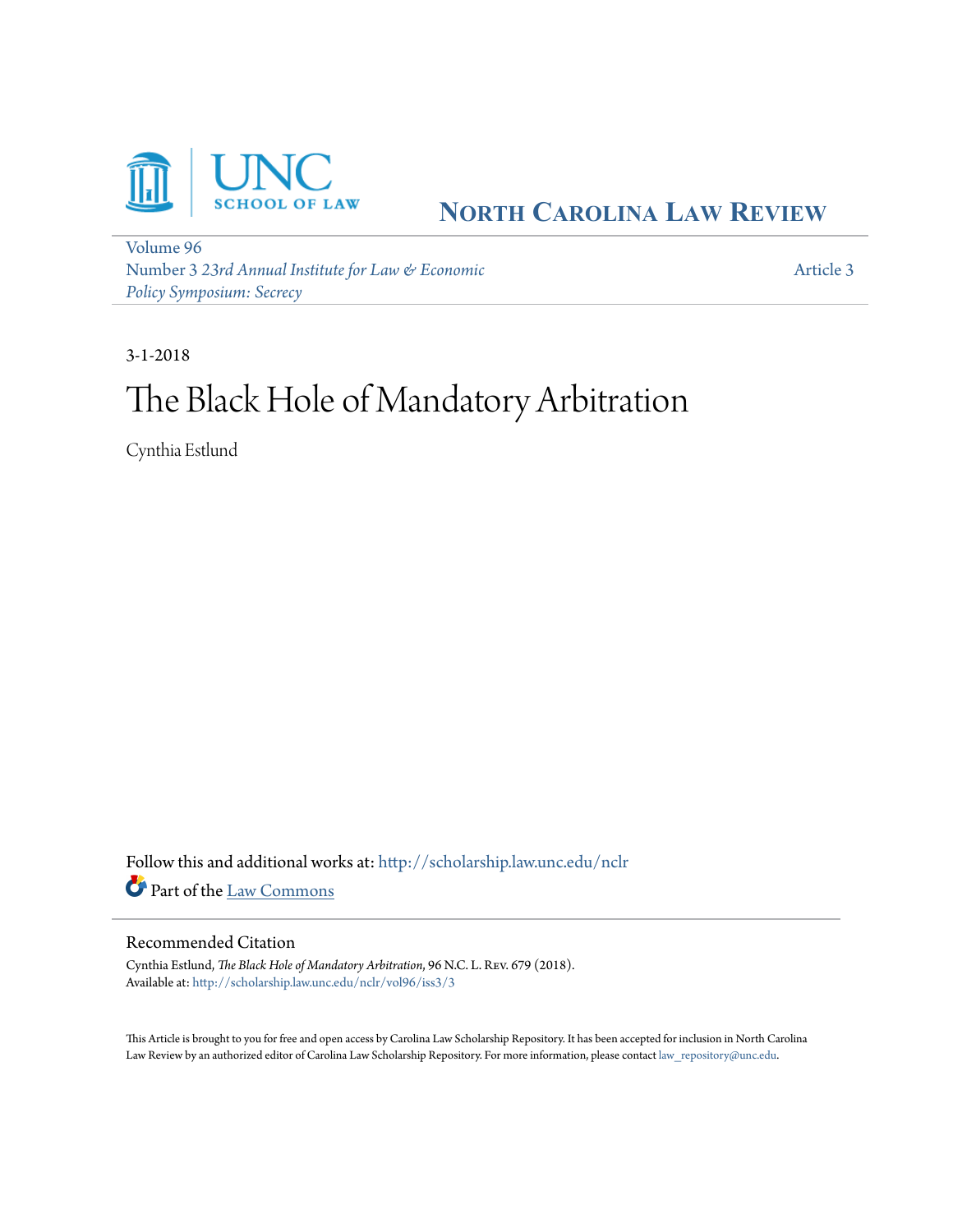## THE BLACK HOLE OF MANDATORY ARBITRATION\*

#### CYNTHIA ESTLUND\*\*

| I. THE LONG QUEST FOR DATA ON MANDATORY       |  |
|-----------------------------------------------|--|
|                                               |  |
|                                               |  |
| III. ACCOUNTING FOR MISSING CASES: WHY SO FEW |  |
|                                               |  |
| IV. FROM CAUSES TO CONSEQUENCES: EMPLOYER     |  |
|                                               |  |
|                                               |  |

#### **INTRODUCTION**

From the early days of mandatory arbitration of statutory claims—especially employment-discrimination claims—one major critique has been the loss of transparency and publicity that attends a shift from litigation in public courts to arbitration in private tribunals.<sup>1</sup> Given the lack of written, publicly available decisions and the relative secrecy of arbitral proceedings, the diversion of legal disputes from courts to arbitrators under the Federal Arbitration Act  $("FAA")^2$  threatens to stunt both the development of the law and public knowledge of how the law is interpreted and applied in important arenas of public policy.

Judith Resnik and others have shown that the presumed contrast to litigation was in some ways overstated as litigation itself has

<sup>\* © 2018</sup> Cynthia Estlund.

<sup>\*\*</sup> Catherine A. Rein Professor, New York University School of Law. The author would like to thank Alexander Colvin, Samuel Estreicher, Mark Gough, Samuel Issacharoff, David Sherwyn, and Katherine Stone for helpful comments on earlier drafts, and Rachel Sommer for outstanding research assistance. All errors are my own.

<sup>1.</sup> *See* Bryant G. Garth, *Privatization and the New Market for Disputes: A Framework for Analysis and a Preliminary Assessment*, 12 STUD. L. POL. & SOC'Y 367, 378–83 (1992); Katherine Van Wezel Stone, *Mandatory Arbitration of Individual Employment Rights: The Yellow Dog Contracts of the 1990s*, 73 DENV. U. L. REV. 1017, 1047 (1996).

 <sup>2. 9</sup> U.S.C. §§ 1–16 (2012).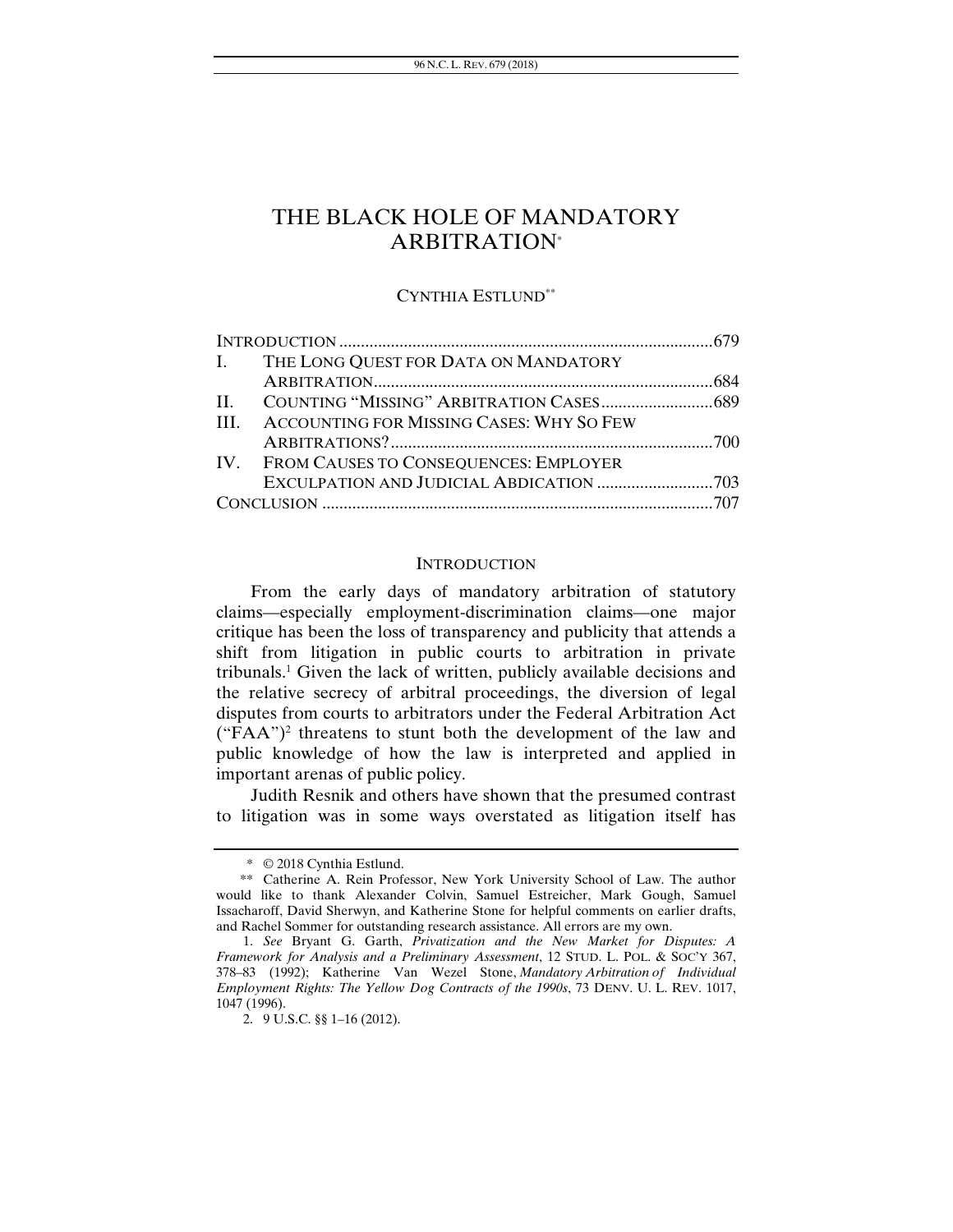dramatically receded from the public stage.3 Public trials in civil cases have become nearly extinct, as the overwhelming majority of cases are resolved either on dispositive motions (usually in unpublished opinions) or out-of-court settlements. Settlements between private parties often include non-disclosure provisions barring parties from discussing anything about the case or its resolution.4

While it is important not to overstate the contrast between arbitration and litigation, there is no doubt that much more of the arbitral process is shielded from public view. In particular, the plaintiff's allegations are set out in a complaint that appears on a public docket in litigation but not in arbitration, and the hearing, if any, occurs in open court in the case of litigation but usually in a private conference room in the case of arbitration.<sup>5</sup> In cases that proceed through a hearing and decision, the typically terse nature of arbitral rulings means that much of the actual rationale for the decision is hidden inside the arbitrator's head—and even these terse rulings are rarely published.<sup>6</sup> The relative secrecy of arbitration is a product partly of the confidentiality norms that prevail within this private contractual forum and the community of arbitrators, $\alpha$  and partly of confidentiality agreements that often accompany pre-dispute arbitration agreements and that bind the parties.<sup>8</sup> The private and contractual nature of arbitration makes it relatively easy for firms to

<sup>3.</sup> *See* Judith Resnik, *Diffusing Disputes: The Public in the Private of Arbitration, the Private in Courts, and the Erasure of Rights*, 124 YALE L.J. 2804, 2932–33 (2015) [hereinafter Resnik, *Diffusing Disputes*] (quoting JUD. CONF. U.S., LONG RANGE PLAN FOR THE FEDERAL COURTS 19-20 (1995), http://www.uscourts.gov/uscourts /FederalCourts/Publications/FederalCourtsLongRangePlan.pdf [http://perma.cc/WEY3- 9U0q]); Judith Resnik, *Courts: In and Out of Sight, Site, and Cite*, 53 VILL. L. REV*.* 771, 810 (2008). Among others elaborating similar views, see Howard M. Erichson, *Foreword: Reflections on the Adjudication-Settlement Divide*, 78 FORDHAM L. REV. 1117, 1123 (2009); Marc Galanter, *The Vanishing Trial: An Examination of Trials and Related Matters in Federal Courts*, 1 J. EMPIRICAL LEGAL STUD. 459, 459–60 (2004); David Luban, *Settlements and the Erosion of the Public Realm*, 83 GEO. L.J. 2619, 2629–32 (1995).

<sup>4.</sup> *See, e.g.*, Joseph F. Anderson, Jr., *Hidden from the Public by Order of the Court: The Case Against Government-Enforced Secrecy*, 55 S.C. L. REV. 711, 715 (2004).

 <sup>5.</sup> KATHERINE V.W. STONE & ALEXANDER J.S. COLVIN, ECON. POLICY INST., THE ARBITRATION EPIDEMIC 5 (2015), http://www.epi.org/files/2015/arbitration-epidemic.pdf [https://perma.cc/M65J-JXNT] (describing differences between arbitration and court proceedings).

<sup>6.</sup> *See id.*

 <sup>7.</sup> For example, staff of the American Arbitration Association ("AAA")—the country's largest providers of arbitration services—have an ethical obligation to keep information confidential. *AAA Statement of Ethical Principles*, AM. ARB. ASS'N, https://www.adr.org/StatementofEthicalPrinciples [https://perma.cc/2E4A-EAZL].

 <sup>8.</sup> Laurie Kratky Doré, *Public Courts Versus Private Justice: It's Time to Let Some Sun Shine in on Alternative Dispute Resolutio*n, 81 CHI.-KENT L. REV. 463, 466 (2006).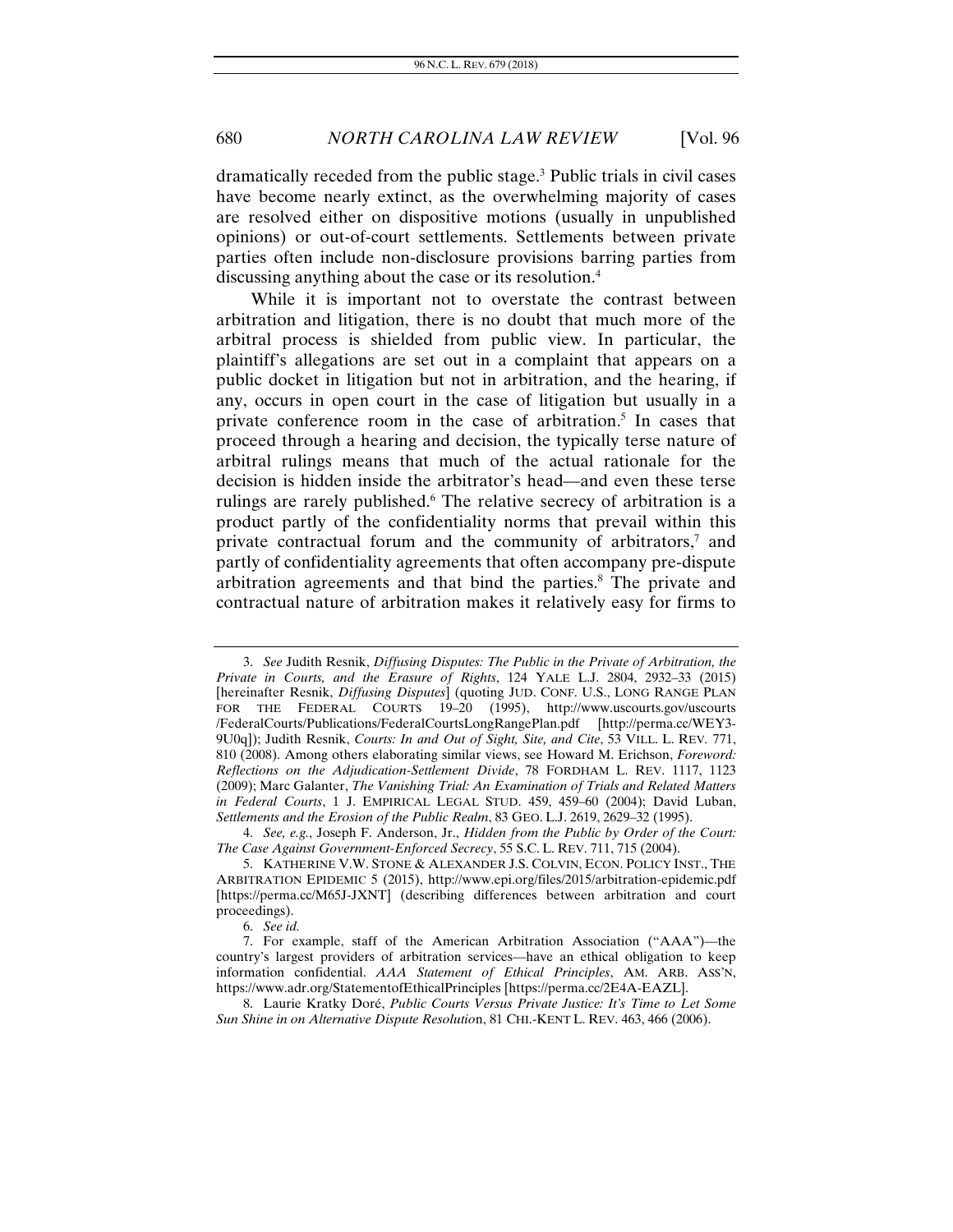prevent disclosure of just about anything concerning allegations, evidence, disposition, or settlement of the disputes, not just by parties but by the tribunals themselves.

To the extent that firms do impose obligations on their employees (and customers) to arbitrate rather than litigate future legal disputes, they can often draw a heavy veil of secrecy around allegations of misconduct and their resolution. That means that firms have less to worry about if they violate the law. They face more limited "reputational sanctions," which are among the most powerful deterrents to illegal or legally questionable conduct, at least among reputable firms.<sup>9</sup> The relative invisibility of particular disputes and their outcomes in arbitration thus undermines the regulatory function of private-enforcement actions, which serve not only as a dispute resolution mechanism but also as an ex post alternative or supplement to *ex ante* prescriptive rules of conduct.<sup>10</sup>

The relative secrecy and obscurity of arbitral proceedings extends to the nature of arbitral procedures themselves. Courts follow published rules of procedure that are promulgated by publicly accountable bodies. Arbitrators are primarily bound by the agreements under which they are appointed—agreements that are written by the parties, or rather by one party in the case of most<br>employment and consumer arbitration agreements.<sup>11</sup> Some employment and consumer arbitration agreements. $^{11}$ arbitration instruments adopt the procedures of reputable arbitration providers like the American Arbitration Association  $("AAA")$ ;<sup>12</sup> others use more obscure providers or invent their own procedures.13 Either way, firms have no legal obligation to make their chosen procedures publicly available.14 That has made it impossible to develop an accurate empirical assessment of the shape of mandatory arbitration as a mechanism of dispute resolution and has greatly handicapped efforts to hold firms publicly accountable for the fairness of their dispute resolution procedures.

 <sup>9.</sup> *See generally* Roy Shapira, *Reputation Through Litigation: How the Legal System Shapes Behavior by Producing Information*, 91 WASH. L. REV. 1193 (2016) (exploring the impact of litigation on reputational sanctions).

<sup>10.</sup> *See* Samuel Issacharoff, *Regulating After the Fact*, 56 DEPAUL L. REV. 377, 385–86 (2007).

<sup>11.</sup> *See* Stolt-Nielsen S.A. v. AnimalFeeds Int'l Corp., 559 U.S. 662, 681–84 (2010).

 <sup>12.</sup> STONE & COLVIN, *supra* note 5, at 17.

<sup>13.</sup> *Id*.

<sup>14.</sup> *See id.* at 18. On why that is problematic and why transparency should be mandated (both for firms' chosen arbitration procedures and for other terms and conditions of employment), see generally Cynthia Estlund, *Just the Facts: The Case for Workplace Transparency,* 63 STAN. L. REV. 351 (2011).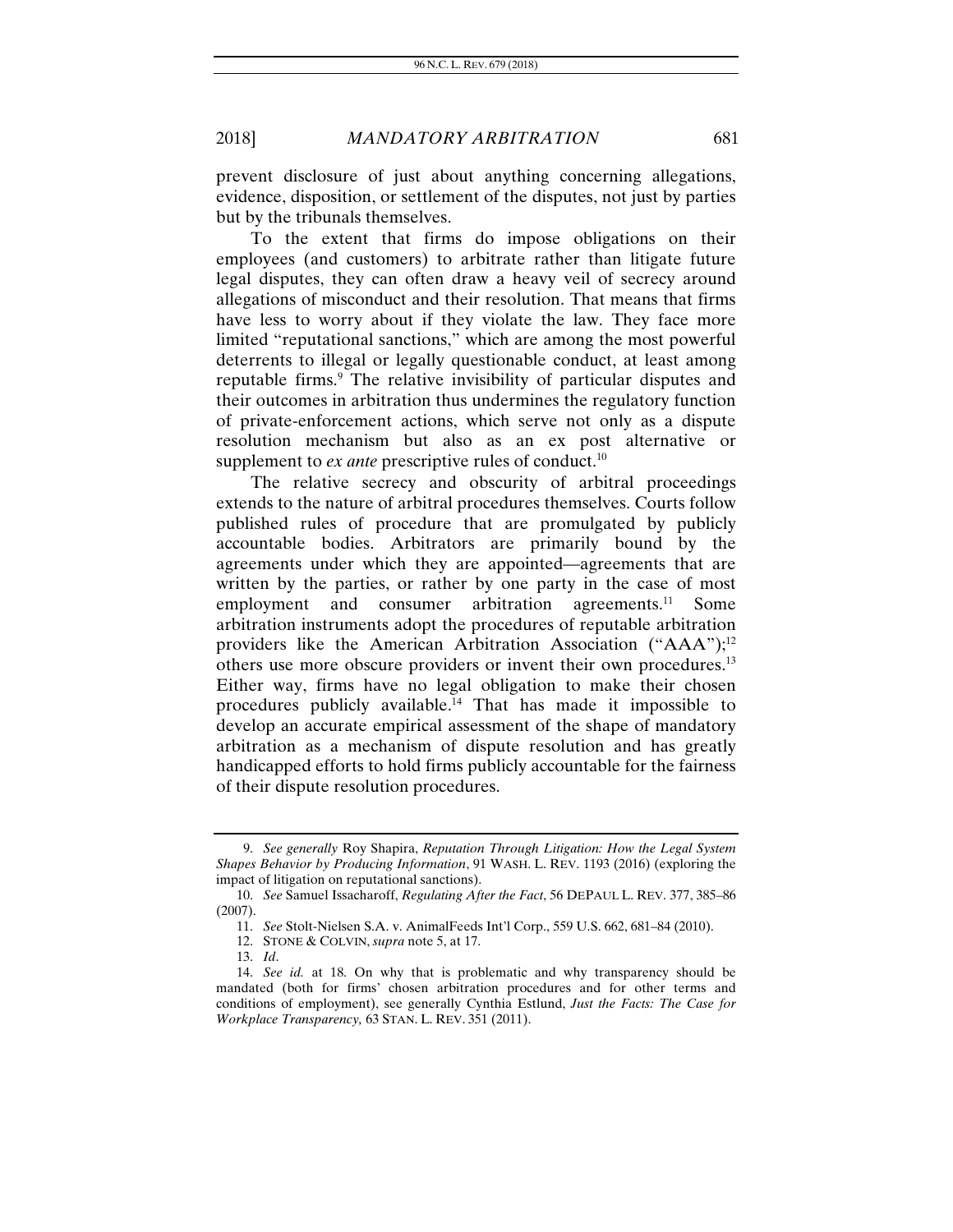In this Article, I focus on another dimension of the obscurity surrounding mandatory arbitration: the outright disappearance of claims that are subject to this process. The secrecy and nontransparency of arbitration providers and procedures greatly impeded empirical research on arbitration, its incidence, and its outcomes for decades after the Supreme Court launched the mandatory-arbitration juggernaut. But the picture is gradually coming into focus. It now appears that the great bulk of disputes that are subject to mandatory arbitration agreements ("MAAs")—that is, a large share of all legal disputes between individuals (consumers and employees) and corporations—simply evaporate before they are even filed. It is one thing to know that mandatory arbitration draws a thick veil of secrecy over cases that are subject to that process. It is quite another to find that almost nothing lies behind that veil. Mandatory arbitration is less of an "alternative dispute resolution" mechanism than it is a magician's disappearing trick or a mirage. Metaphors beckon, but I have opted for that of the black hole into which matter collapses and no light escapes.

The paucity of employment claims in arbitration has not gone unnoticed by scholars. Alexander Colvin and his co-authors, who have conducted much of the empirical work on arbitration of employment disputes, have noted the strikingly small number of arbitration filings.15 Jean Sternlight in particular has surveyed the literature and data on this point and elaborated the implications for employee rights.<sup>16</sup> I highlight and elaborate on these findings here because their implications are profound, and they deserve more attention than they have gotten so far.

A word on the scope of this Article: first, the focus here is on employment disputes. Although mandatory arbitration has probably had a greater proportional impact on consumer claims (largely by way of anti-class action provisions), employment claims are distinctive in ways that matter here. Employment cases, with the exception of wage-and-hour claims, are much more likely than consumer claims to involve individual disputes with significant financial stakes for

<sup>15.</sup> *See* Alexander J.S. Colvin, *An Empirical Study of Employment Arbitration: Case Outcomes and Processes*, 8 J. EMPIRICAL LEGAL STUD. 1, 6 (2011).

<sup>16.</sup> *See* Jean R. Sternlight, *Disarming Employees: How American Employers Are Using Mandatory Arbitration to Deprive Workers of Legal Protection*, 80 BROOK. L. REV. 1309, 1328–29 (2015). Judith Resnick and Maria Glover have also highlighted the paucity of arbitrations in both employment and consumer cases and the implications for access to justice. *See* J. Maria Glover, *Arbitration, Transparency, and Privatization: Disappearing Claims and the Erosion of Substantive Law*, 124 YALE L.J. 3052, 3091–92 (2015); Resnik, *Diffusing Disputes, supra* note 3, at 2936.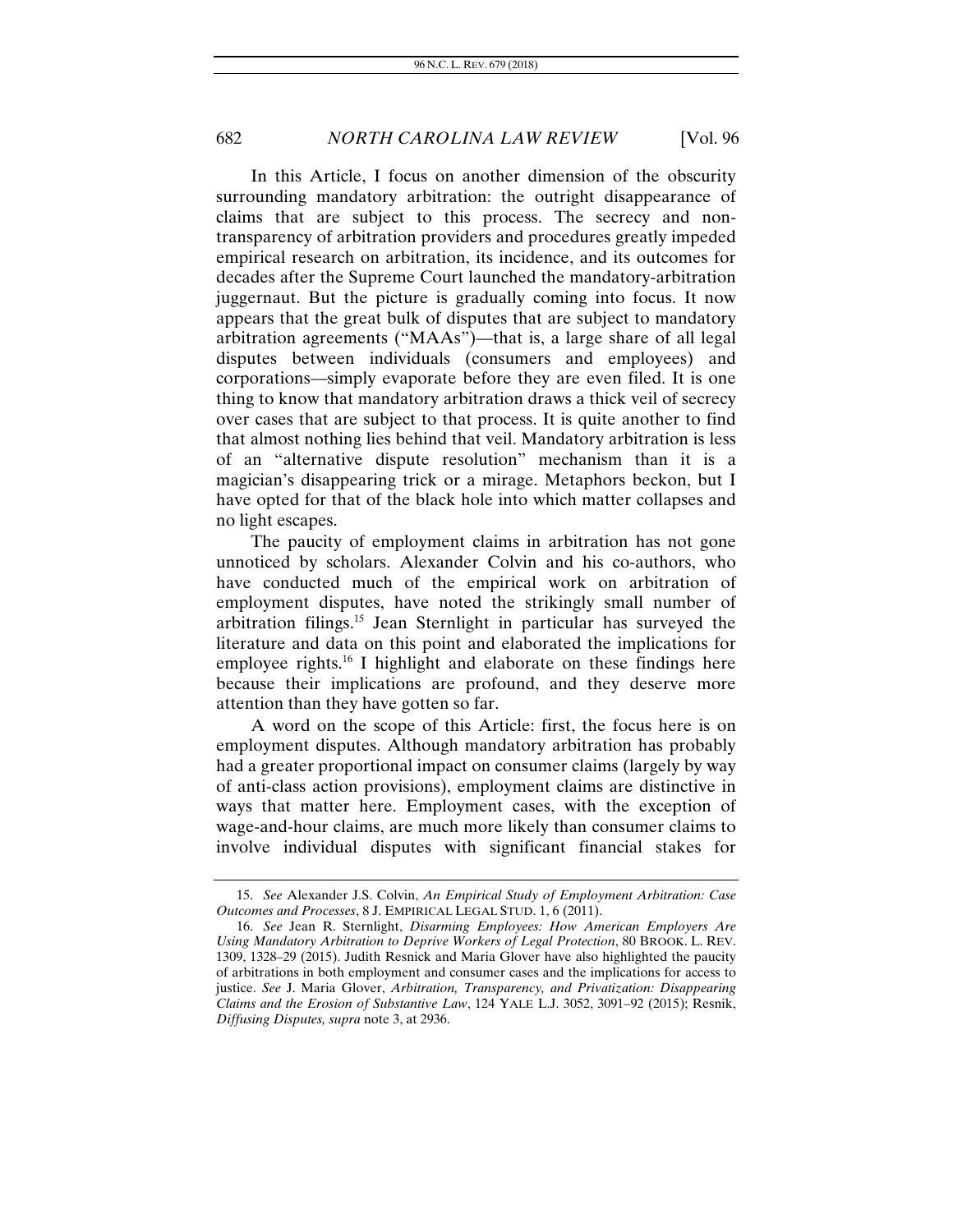individual claimants (relative to their total resources). The prevalence of fee-shifting provisions in many employment statutes $17$  attests to the recognized importance of both the public interests at stake and of private enforcement in vindicating those public interests.18 For present purposes, it is also important that employment litigation has long been and continues to be a major part of federal court dockets.<sup>19</sup> Although the use of arbitration agreements has sharply increased in recent years, many employees remain free to file their claims in court.20 That makes it possible to compare some aspects of litigation and arbitration that might otherwise remain obscure.<sup>21</sup>

Within the field of employment arbitration, this Article focuses on employer-promulgated pre-dispute arbitration agreements in the non-union workplace; that is what is meant here by "mandatory arbitration." Arbitration under individually negotiated agreements (mainly for high-salaried employees) or under either post-dispute agreements to arbitrate or collective bargaining agreements is different, and more likely to be a mutually beneficial alternative to either litigation or labor-management strife. But arbitration that is imposed on employees as a condition of employment before any dispute has arisen, which is the focus of this Article, has been deservedly controversial since its inception.

The Article proceeds as follows. Part I briefly reviews the decades-long quest for empirical data on mandatory-employment arbitration and highlights the small number of arbitrations that take place under these provisions. Part II develops some rough estimates of the number of "missing claims"—potential claims that are subject to arbitration but never enter any adjudicatory process. Part III explores some dimensions of the causal story behind why so few claims are filed in arbitration. Part IV turns to the consequences of the missing claims for enforcement of employee rights. Part V concludes with a plea to reconsider the law of mandatory arbitration

<sup>17.</sup> *See, e.g.*, 29 U.S.C § 216(b) (2012); 42 U.S.C. § 2000e-5(k).

<sup>18.</sup> *See, e.g.*, Newman v. Piggie Park Enters., Inc., 390 U.S. 400, 401–02 (1968) (per curiam) (noting that Congress enacted a fee-shifting provision to help individuals advance important policy goals by pursuing private remedies). These features are all found most clearly in cases alleging discriminatory or retaliatory discharge, which make up a large share of employment litigation. In wage-and-hour disputes, individual stakes are typically smaller, and cases are often not viable without collective adjudication, as with most consumer claims.

<sup>19.</sup> *See infra* note 70 and accompanying text.

<sup>20.</sup> *See infra* notes 61–63 and accompanying text.

 <sup>21.</sup> There are still many difficulties with comparing data on arbitration and litigation. Sternlight, *supra* note 16, at 1325. Those difficulties are greatest in relation to data on outcomes. This Article focuses more narrowly on initial filings.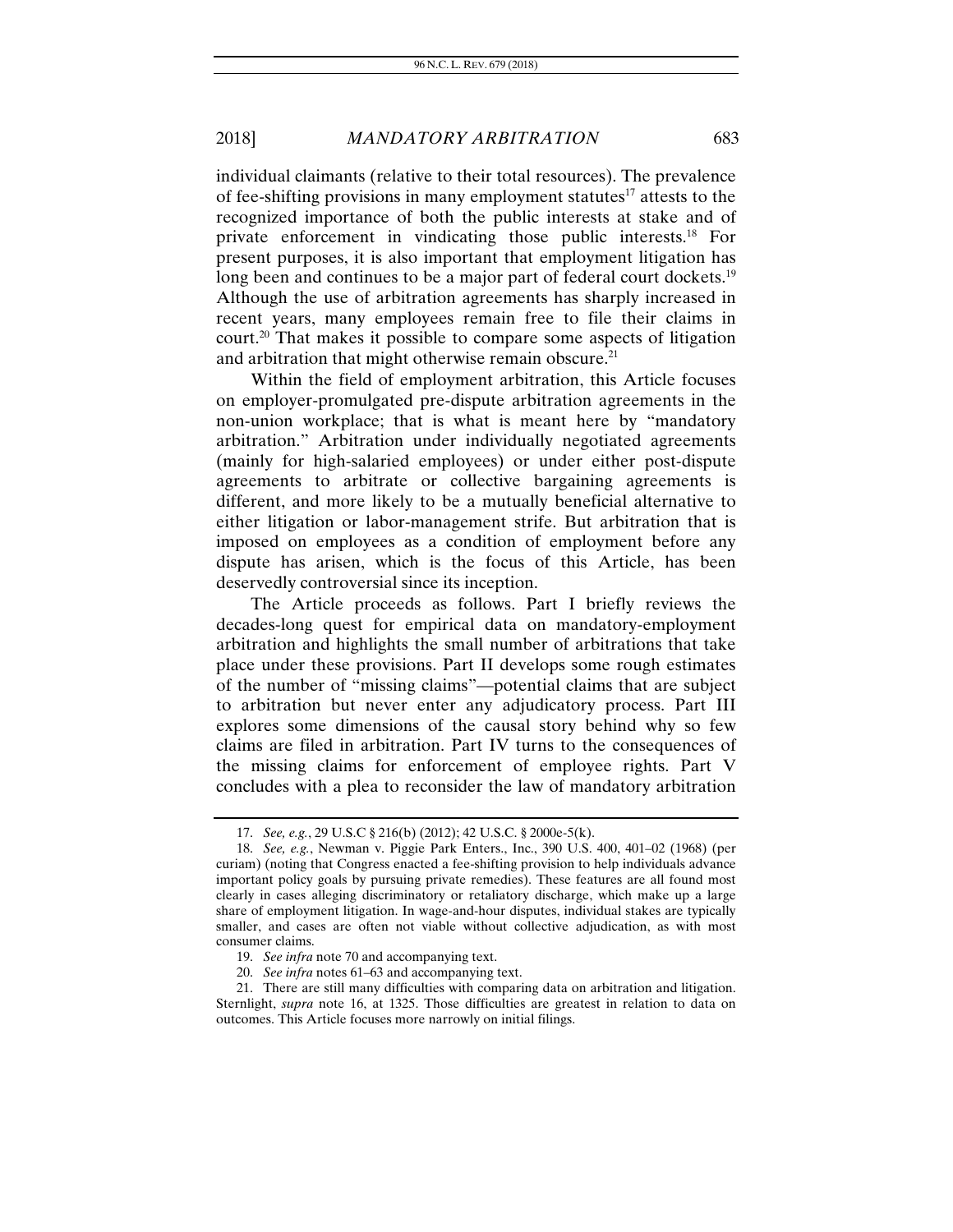in light of mounting evidence that it effectively enables employers to nullify employee rights and to insulate themselves from the liabilities that back up crucial public policies.

#### I. THE LONG QUEST FOR DATA ON MANDATORY ARBITRATION

Federal courts keep public records of lawsuits and filings, and some basic information about types of cases. Based on that data and other information about the disposition of cases, scholars have long been producing empirical studies of litigation.<sup>22</sup> (Data from state courts is far more difficult to gather or assess.)<sup>23</sup> The information is limited, but the federal courts are exemplars of transparency compared to the world of arbitration. While federal law routinely consigns federal statutory claims to private arbitration pursuant to mandatory pre-dispute "agreements" imposed as a condition of employment, it does not require either employers or arbitration providers to publish any information about the agreements, the procedures, or the cases thus resolved.24 Moreover, nothing in the burgeoning law of arbitration under the FAA, despite its impact on the enforcement of important public policies, regulates what entities may provide arbitration. Apart from concerns about the fairness of these decision-making processes, the lack of regulation and transparency has made it very difficult for scholars to assemble data about the aggregate dimensions or consequences of arbitration in employment (or consumer) cases.<sup>25</sup>

The largest arbitration providers are well-established, reputable organizations like the American Arbitration Association and the Judicial Arbitration and Mediation Service ("JAMS").<sup>26</sup> Survey data

 <sup>22.</sup> For examples in the employment discrimination field, see generally Kevin M. Clermont & Stewart J. Schwab, *Employment Discrimination Plaintiffs in Federal Court: From Bad to Worse?*, 3 HARV. L. & POL'Y REV. 103 (2009); Kevin M. Clermont & Stewart J. Schwab, *How Employment Discrimination Plaintiffs Fare in Federal Court*, 1 J. EMPIRICAL LEGAL STUD. 429 (2004); John J. Donohue III & Peter Siegelman, *The Changing Nature of Employment Discrimination Litigation*, 43 STAN. L. REV. 983 (1991).

 <sup>23.</sup> Sternlight, *supra* note 16, at 1324–25.

<sup>24.</sup> *See* Estlund, *supra* note 14, at 355. Some state laws (including in California) require arbitration providers to publicize certain information about the consumer and employment cases they handle; although compliance with these laws varies, the resulting data has greatly improved the empirical study of arbitration. *Id.*

 <sup>25.</sup> Lisa Blomgren Amsler, *Combating Structural Bias in Dispute System Designs that Use Arbitration: Transparency, The Universal Sanitizer*, 6 Y.B. ON ARB. & MEDIATION 32, 42–43 (2014); Sternlight, *supra* note 16, at 1323–24.

<sup>26.</sup> *See* ALEXANDER J.S. COLVIN & MARK D. GOUGH, COMPARING MANDATORY ARBITRATION AND LITIGATION: ACCESS, PROCESS, AND OUTCOMES 34 (2014),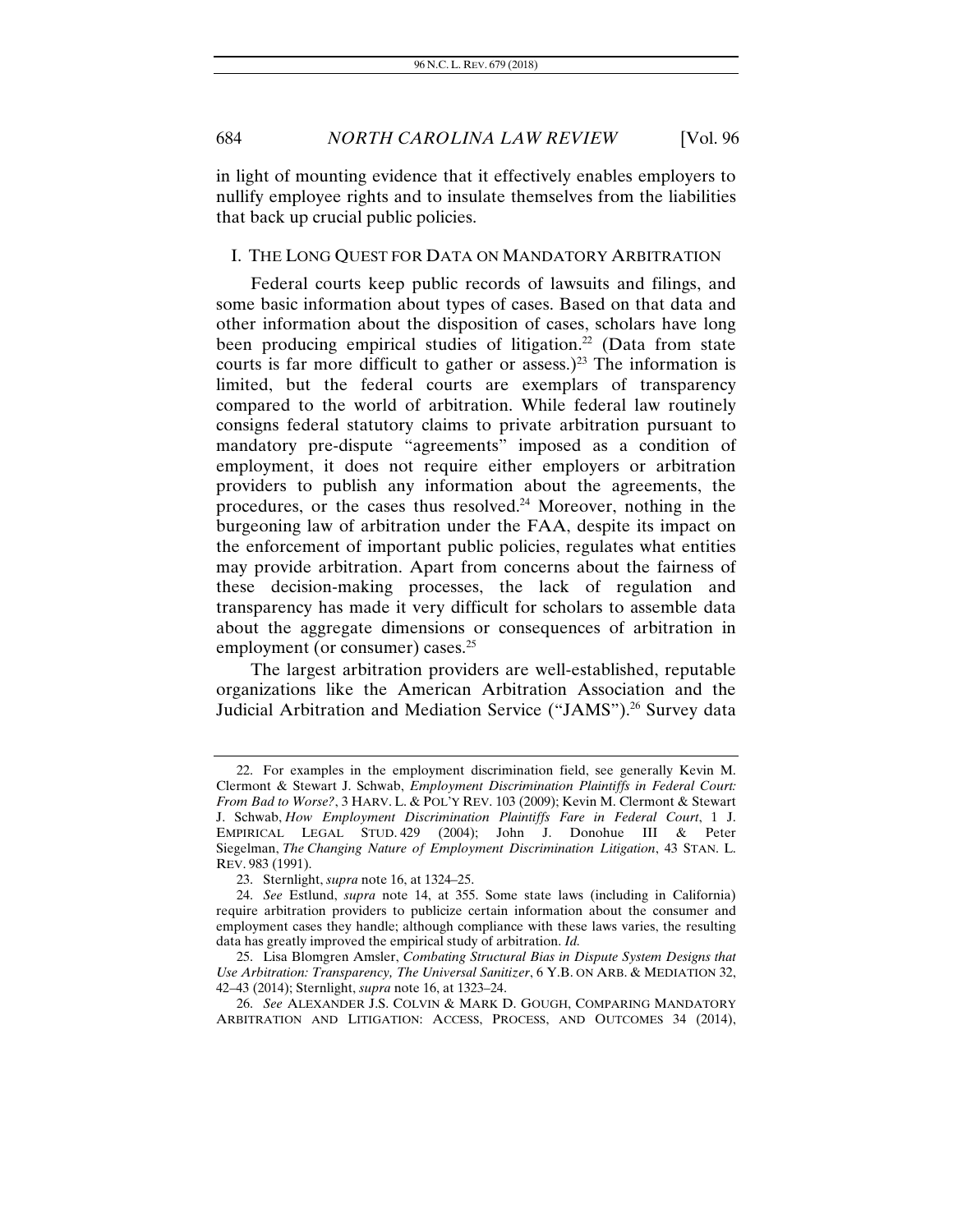indicate that the AAA is designated in about half of employment arbitration agreements, and JAMS in another twenty percent.<sup>27</sup> Both organizations provide lists of qualified arbitrators and are relatively transparent in how arbitrators are chosen, who they are, and how they deal with disputes (though both organizations also promote confidentiality in the proceedings themselves).<sup>28</sup> Both the  $AAA$  and JAMS also adhere to the much-touted "Due Process Protocol" ("DPP"), a set of standards for fair employment arbitration procedures that was approved by a diverse group representing employers, unions, employees, and dispute resolution professionals.<sup>29</sup> But nothing in the law of arbitration requires arbitration providers to adhere to the DPP, and nothing requires employers to designate the AAA or JAMS as the arbitration provider.

An estimated thirty percent of arbitration provisions call for adjudication of disputes through other providers or ad hoc processes.30 In this grey zone, arbitration procedures, the pool of arbitrators, the selection process, and case outcomes may all be impossible for outside observers to ascertain. It appears that some of those providers succumb to the temptation to supply what some firms demand, and cater quite openly to the employers who unilaterally draft and impose arbitration agreements and who choose the providers. For example, consider the egregiously one-sided agreement struck down by the Fourth Circuit in *Hooters of America, Inc. v. Phillips*, 31 which, among its many defects, essentially guaranteed that the employer would choose the arbitrator.<sup>32</sup> But it can hardly be surprising that the overwhelmingly asymmetric process

http://digitalcommons.ilr.cornell.edu/cgi/viewcontent.cgi?article=1059&context=reports [https://perma.cc/A853-9SK4].

<sup>27.</sup> *Id*. at 34–35.

 <sup>28.</sup> JUDICIAL ARBITRATION & MEDIATION SERV., JAMS COMPREHENSIVE ARBITRATION RULES & PROCEDURES 16–18, 28 (2014), https://www.jamsadr.com/files /uploads/documents/jams-rules/jams\_comprehensive\_arbitration\_rules-2014.pdf [https://perma.cc /8ELD-9VV5]; AM. ARB. ASS'N, *supra* note 7.

<sup>29.</sup> *See* Richard A. Bales, *The Employment Due Process Protocol at Ten: Twenty Unresolved Issues, and a Focus on Conflicts of Interest*, 21 OHIO ST. J. ON DISP. RESOL. 165, 174 (2005); *see also* AM. ARBITRATION ASS'N, EMPLOYMENT DUE PROCESS PROTOCOL 1–5 (1995), https://www.adr.org/sites/default/files/document\_repository /Employment%20Due%20Process%20Protocol\_0.pdf [https://perma.cc/C6M4-5CW8].

<sup>30.</sup> *See* COLVIN & GOUGH, *supra* note 26, at 35 fig. 23.

 <sup>31. 173</sup> F.3d 933 (4th Cir. 1999).

<sup>32.</sup> *Id.* at 938–39 ("[T]he employee's arbitrator and the third arbitrator must be selected from a list of arbitrators created exclusively by Hooters. This gives Hooters control over the entire panel and places no limits whatsoever on whom Hooters can put on the list.").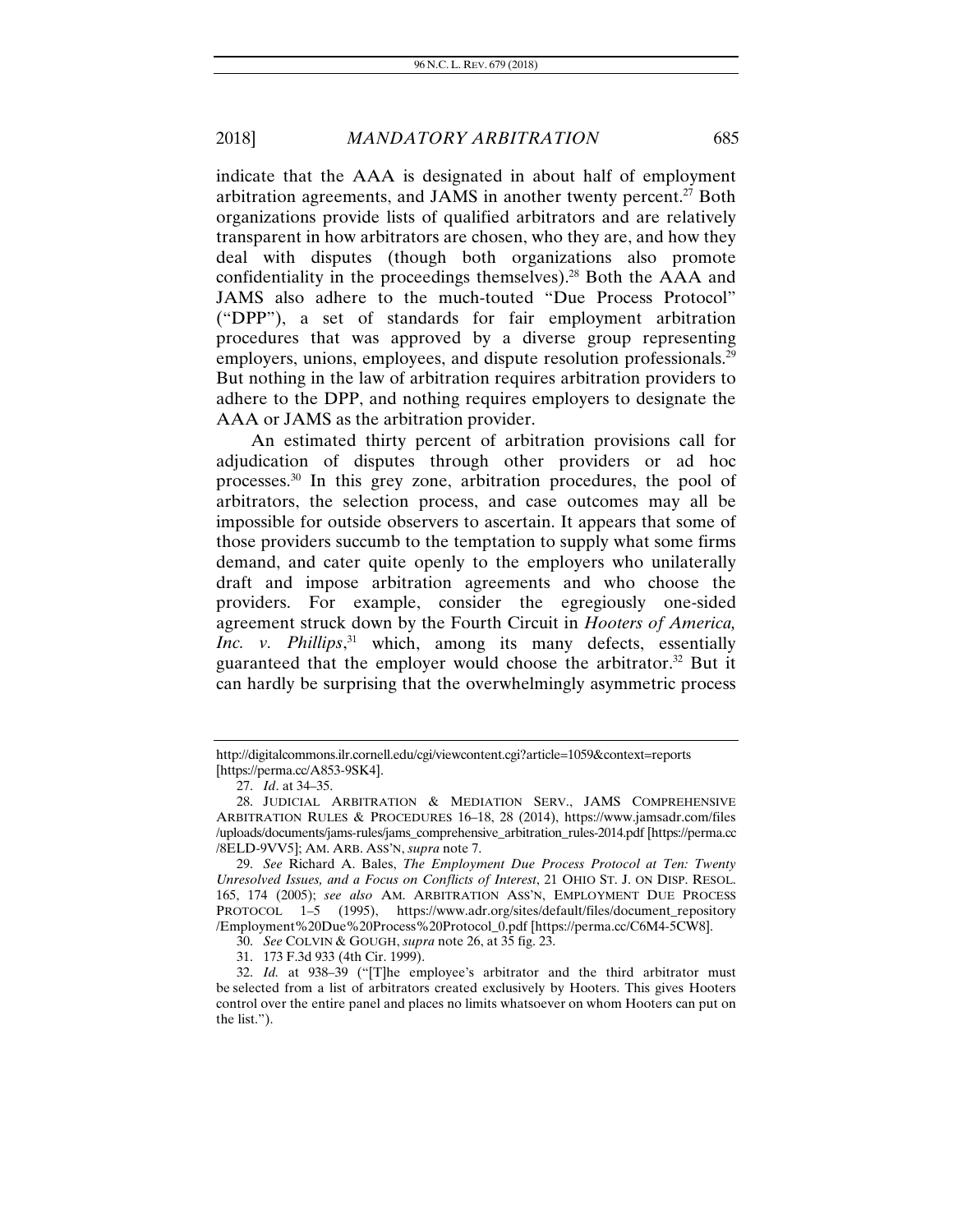of "choosing" arbitration and arbitration providers would put pressure on the neutrality of the process.

A 2015 front page *New York Times* series pierced the veil of secrecy to expose the partiality of arbitration in practice—even among some AAA and JAMS arbitrators.<sup>33</sup> Among the "subtler" forms of partiality was "the case of the arbitrator who went to a basketball game with the company's lawyers the night before the proceedings began. (The company won.)"<sup>34</sup> In another case, "a dismayed [plaintiff] watched the arbitrator and defense lawyer return in matching silver sports cars after going to lunch together. (He lost.)"<sup>35</sup> Part of the problem is the so-called "repeat player effect," or the tendency of arbitrators to favor the party that is more likely to produce repeat business.36 The *Times* reporters found that, out of the cases they examined, "41 arbitrators each handled 10 or more cases for one company between 2010 and 2014."37 One "JAMS arbitrator in an employment case . . . simultaneously had 28 other cases involving the [defendant] company."38 As for the impact of this fact, in interviews, "more than three dozen arbitrators described how they felt beholden to companies. Beneath every decision, the arbitrators said, was the threat of losing business."<sup>39</sup> As for the employeecomplainants, one arbitrator said, "Why would an arbitrator cater to a person they will never see again?"40 The veil of secrecy that shields arbitration from public scrutiny and from all but the most persistent investigators has obscured these problems for decades.

The opacity of the arbitration process translates into a paucity of empirical data on how mandatory arbitration works and how it has affected the enforcement of public laws. From 1992, when *Gilmer v. Interstate/Johnson Lane Corp.*41 launched the mandatory arbitration

<sup>33.</sup> *See* Jessica Silver-Greenberg & Michael Corkery, *In Arbitration, a 'Privatization of the Justice System,'* N.Y. TIMES (Nov. 1, 2015), https://www.nytimes.com/2015/11/02 /business/dealbook/in-arbitration-a-privatization-of-the-justice-system.html [https://perma.cc /9UY4-3K3K (dark archive)]; Jessica Silver-Greenberg & Robert Gebeloff, *Arbitration Everywhere, Stacking the Deck of Justice*, N.Y. TIMES (Oct. 31, 2015) https://www.nytimes.com/2015/11/01/business/dealbook/arbitration-everywhere-stacking-thedeck-of-justice.html [https://perma.cc/Z5WM-H8C2 (dark archive)].

 <sup>34.</sup> Silver-Greenberg & Corkery, *supra* note 33.

<sup>35.</sup> *Id*.

<sup>36.</sup> *See* Lisa B. Bingham, *Employment Arbitration: The Repeat Player Effect*, 1 EMP. RTS. & EMP. POL'Y J. 189, 190–91 (1999).

 <sup>37.</sup> Silver-Greenberg & Corkery, *supra* note 33.

<sup>38.</sup> *Id*.

<sup>39.</sup> *Id*.

<sup>40.</sup> *Id*.

 <sup>41. 500</sup> U.S. 20, 31 (1991).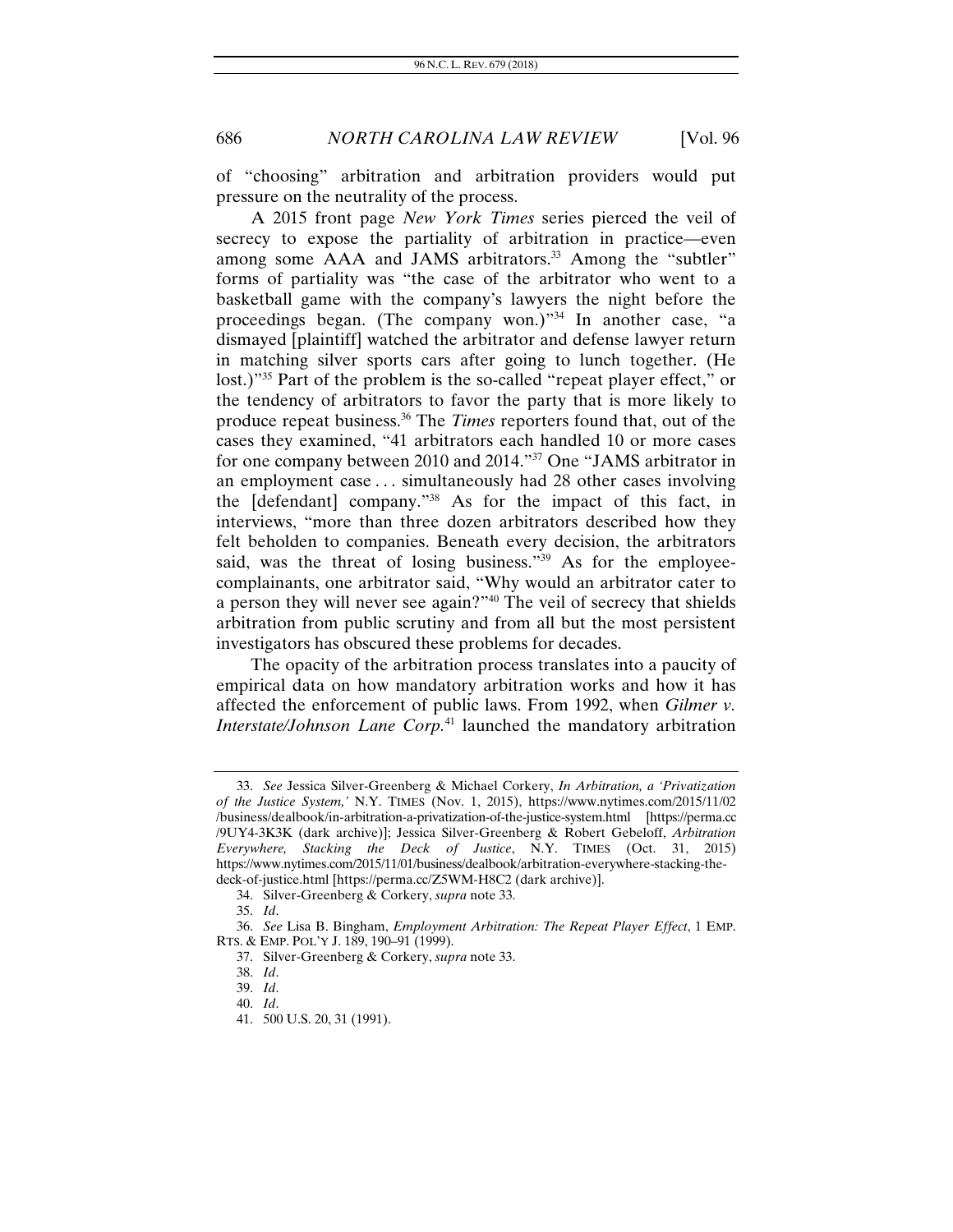juggernaut within the field of statutory employment claims, until about 2010, there was little representative data on any aspect of arbitration under those employer-devised procedures.42 The early data that did exist came disproportionately from individually negotiated arbitration agreements (typically involving high-level executives).  $43$ 

Based on the partial early data, some commentators reached a conclusion that was quite consistent with the *Gilmer* Court's sanguine account of the *quid pro quo* of mandatory arbitration: By agreeing to arbitrate, parties trade "the procedures and opportunity for review of the courtroom for the simplicity, informality, and expedition of arbitration."44 Plaintiffs, for their part, lost access to juries, judges, and appellate review, but gained access to a faster and often cheaper adjudication process.45 Based on that early data, Professor Samuel Estreicher and others concluded that arbitration had some advantages for both sides over the expensive and "lottery-like" litigation process; recoveries were more limited, but employees especially low-income employees—were more likely to get some kind of hearing and more likely to get some kind of remedy.46 On that then-plausible account, the advent of mandatory arbitration appeared likely to enhance ordinary employees' access to justice.

The picture has become a bit clearer in recent years, due in part to a handful of state laws, including California's, requiring arbitration providers to publicly disclose a modicum of information about the disputes they handle.<sup>47</sup> In addition the AAA has allowed some scholars to examine case files, under assurances of confidentiality, and to publish some aggregate data.48 The comparatively rich body of empirical research that has emerged in recent years is still far from

<sup>42.</sup> *See* Colvin, *supra* note 15, at 11 tbl.2.

<sup>43.</sup> *See id.* at 5.

<sup>44.</sup> *Gilmer*, 500 U.S. at 31 (quoting Mitsubishi Motors Corp. v. Soler Chrysler-Plymouth, 472 U.S. 614, 628 (1985)).

 <sup>45.</sup> *See* Samuel Estreicher, *Saturns for Rickshaws: The Stakes in the Debate Over Predispute Employment Arbitration Agreements*, 16 OHIO ST. J. ON DISP. RESOL., 559, 563–64 (2001).

<sup>46.</sup> *See id*.; Lewis L. Maltby, *Private Justice: Employment Arbitration and Civil Rights*, 30 COLUM. HUM. RTS. L. REV. 29, 30 (1998); David Sherwyn et al., *In Defense of Mandatory Arbitration of Employment Disputes: Saving the Baby, Tossing out the Bath Water and Constructing a New Sink in the Process*, 2 U. PA. J. LAB. & EMP. L. 73, 148 (1999); Theodore J. St. Antoine, *ADR in Labor and Employment Law During the Past Quarter Century*, 25 A.B.A. J. LAB. & EMP. L. 411, 417–18 (2010).

 <sup>47.</sup> CAL. CIV. PROC. CODE § 1281.96 (West, Westlaw through ch. 2 of 2018 Reg. Sess.).

<sup>48.</sup> *See* Alexander J.S. Colvin, *Mandatory Arbitration and Inequality of Justice in Employment*, 35 BERKELEY J. EMP. & LAB. L. 71, 79–82 (2014).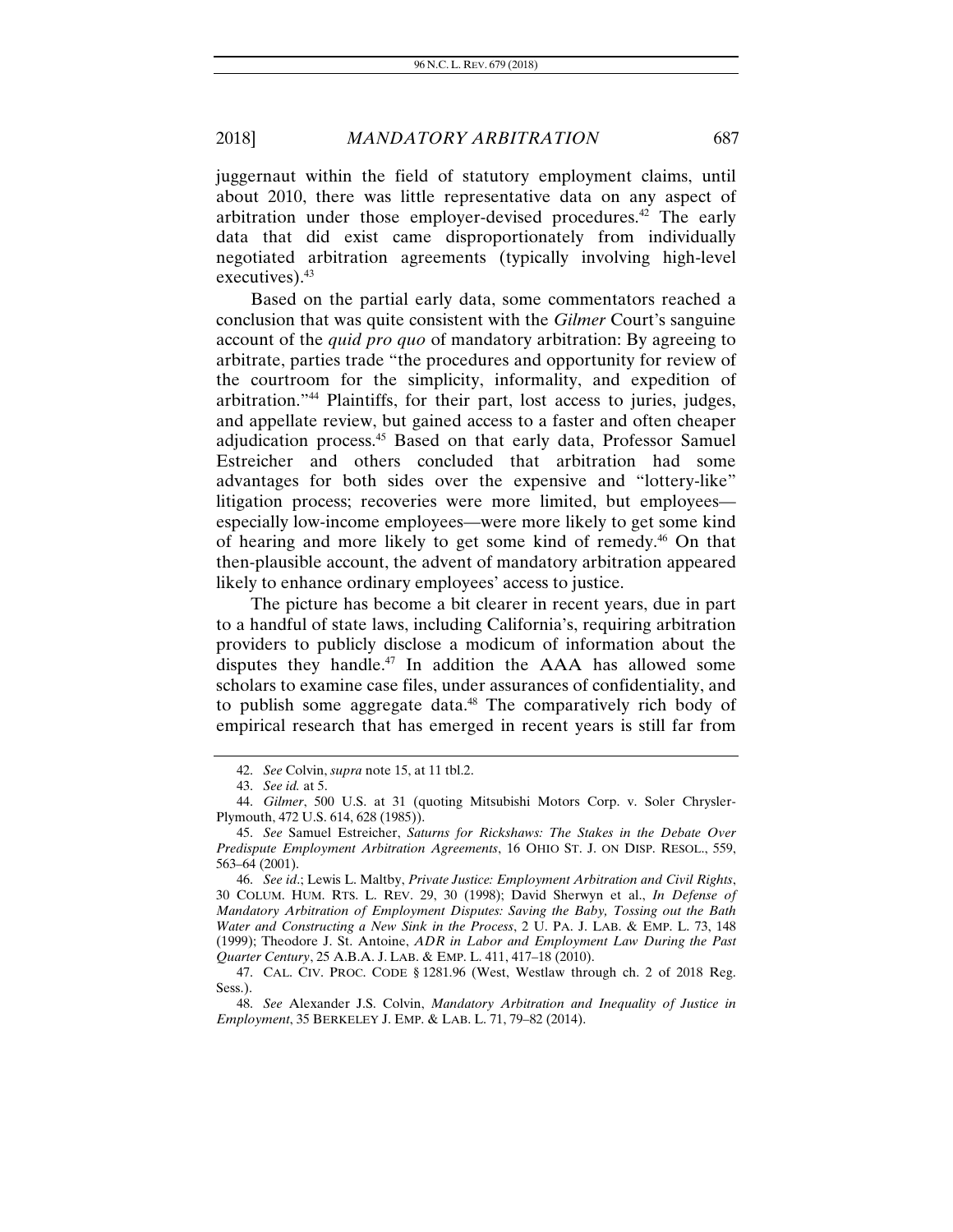comprehensive. It is also likely to overstate the fairness of arbitration for claimant-employees because the data comes from arbitration providers who comply with state-disclosure requirements (many do not),49 and especially from the AAA, which has supported scholarly efforts to understand the operation and impact of arbitration.<sup>50</sup>

With that in mind, it is striking how discouraging the more recent data are. It now appears not only that average recoveries are significantly lower in arbitration than in court (as previously believed), but also that employee-complainants may be significantly *less* likely to prevail and to recover anything.<sup>51</sup> Colvin and Gough, for example, found that employees won something in 19.1% of AAA arbitrations that were terminated from 2003 to 2013.52 That compares to the findings of other scholars that plaintiffs won something in 29.7% of federal employment discrimination cases,<sup>53</sup> 57% of state non-civil rights employment cases, and 59% of California state wrongful discharge cases.<sup>54</sup> Moreover, employees who did win something recovered much less in AAA arbitration than in litigation: The median award was \$36,500 in arbitration versus \$176,426 in federal discrimination cases, \$85,560 in state non-civil rights employment cases, and \$355,843 in California wrongful discharge cases.<sup>55</sup> Still, data on case outcomes are hotly contested, and their

<sup>49.</sup> *See* David J. Jung et al., PUB. LAW RES. INST., REPORTING CONSUMER ARBITRATION DATA IN CALIFORNIA 3 (2013), http://gov.uchastings.edu/docs/arbitrationreport/2014-arbitration-update [https://perma.cc/UZ46-FX6K].

 <sup>50.</sup> Colvin and Gough, for example, were able to examine AAA files, under promises of confidentiality, to examine case outcomes and characteristics. Alexander J.D. Colvin & Mark D. Gough, *Individual Employment Rights Arbitration in the United States: Actors and Outcomes*, 68 INDUS. & LAB. REL. REV. 1019, 1019 (2015).

 <sup>51.</sup> Data on outcomes are difficult to gather and to interpret, particularly in light of high rates of settlement, about which information is especially scarce. So there is still considerable debate about these matters. *See, e.g.*, Samuel Estreicher, Michael Heise & David S. Sherwyn, *Evaluating Employment Arbitration: A Call for Better Empirical Research*, 70 RUTGERS U. L. REV. (forthcoming 2018) (manuscript at 16) (on file with the North Carolina Law Review) (comparing and critiquing various studies on outcomes in arbitration and litigation).

 <sup>52.</sup> Colvin & Gough, *supra* note 50, at 1028 tbl.1. Looking at more recent data, Professor Estreicher, Heise, and Sherwyn found an employee win rate of 22.4% in cases resulting in an award. Estreicher et al. *supra* note 51 (manuscript at 10).

<sup>53.</sup> *See* Theodore Eisenberg, *Four Decades of Federal Civil Rights Litigation*, 12 J. EMPIRICAL LEGAL STUD. 4, 28 (2015).

<sup>54.</sup> *See* David Benjamin Oppenheimer, *Verdicts Matter: An Empirical Study of California Employment Discrimination and Wrongful Discharge Jury Verdicts Reveals Low Success Rates for Women and Minorities*, 37 U.C. DAVIS L. REV. 511, 535 (2003).

 <sup>55.</sup> Colvin*, supra* note 48, at 80.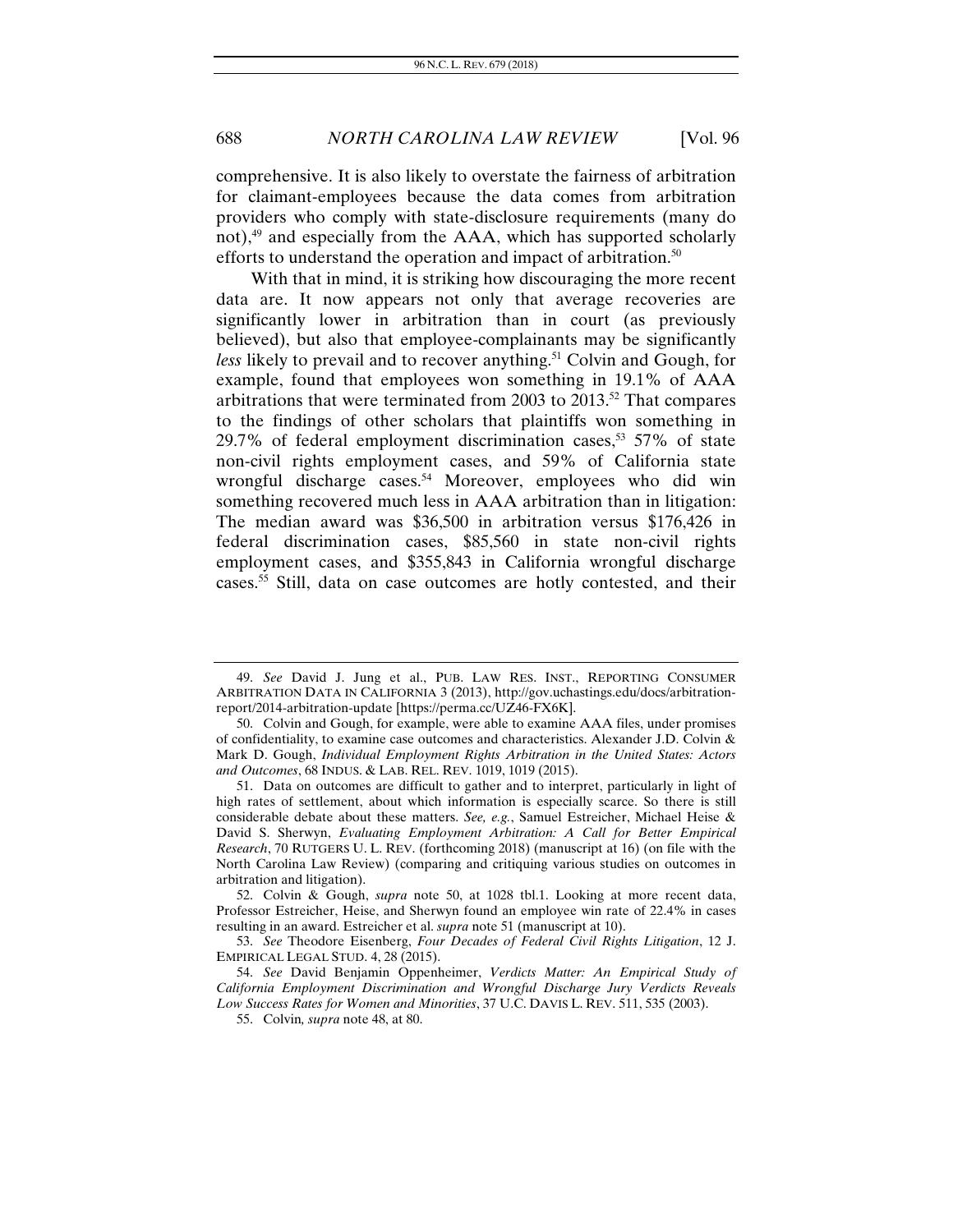meaning is clouded by high rates of dismissal and summary judgment in court and by the paucity of data on settlements.<sup>56</sup>

My focus here, however, is not on outcomes in arbitration versus litigation, but on the sheer number of cases in each. The single most striking fact uncovered by the recent studies is the very small number of arbitration cases that enter the process. During the eleven-year period from 2003 through 2013, an average of about 940 cases per year were filed and terminated with the AAA under employerpromulgated procedures.57 If the AAA is the designated provider in about half of arbitration agreements (as surveys suggest), $58$  that yields an estimate of fewer than 2000 employment arbitration cases terminated per year under MAAs.<sup>59</sup> At first glance, that appears to be a very low number. Let us dig in a bit to see how low it is (in Part II) and to begin to understand why it might be so low (in Part III).<sup>60</sup>

#### II. COUNTING "MISSING" ARBITRATION CASES

To assess the meaning of the small number of arbitrations, we might start by comparing that number with the number of employees covered by MAAs. Until recently, the prevailing scholarly estimate was that those agreements covered roughly twenty percent of nonunion private sector employees. $61$  (That compared to just over two percent coverage in  $1992.62$ ) By contrast, Colvin's more comprehensive 2017 study estimated that 56 percent of non-union private sector employees, or approximately 60 million employees, are now covered by MAAs.<sup>63</sup> That is a steep increase in coverage, and it sharply raises the stakes in debates over mandatory arbitration. But of course those numbers beg the question: How many such

<sup>56.</sup> *See* Estreicher et al., *supra* note 51 (manuscript at 10–11).

 <sup>57.</sup> Colvin & Gough, *supra* note 50, at 1027.

<sup>58.</sup> *See* COLVIN & GOUGH, *supra* note 26, at 34–35.

 <sup>59.</sup> In theory, there could be a larger, though hidden trove of arbitrations conducted by non-AAA providers. But the opposite is more probable: Claimants are probably much less likely to file claims with non-AAA providers, many of which are less reputable and less committed to treating claimants fairly. *See infra* text accompanying note 78–79.

 <sup>60.</sup> Again, let me note that Jean Sternlight has reported on these matters in greater detail than I do here. *See* Sternlight, *supra* note 16, at 1332.

 <sup>61.</sup> This estimate was based on Colvin's 2007 studies of the telecommunications industry, in which he found that fifteen to twenty-five percent of employees were covered by arbitration agreements. Alexander J.S. Colvin, *Empirical Research on Employment Arbitration: Clarity Amidst the Sound and Fury?*, 11 EMP. RTS. & EMP. POL'Y J. 405, 410– 11 (2007).

 <sup>62.</sup> ALEXANDER J.S. COLVIN, ECON. POLICY INST., THE GROWING USE OF MANDATORY ARBITRATION 4 (2017), http://www.epi.org/files/pdf/135056.pdf [https://perma.cc/VCG8-37UU].

<sup>63.</sup> *Id*. at 2.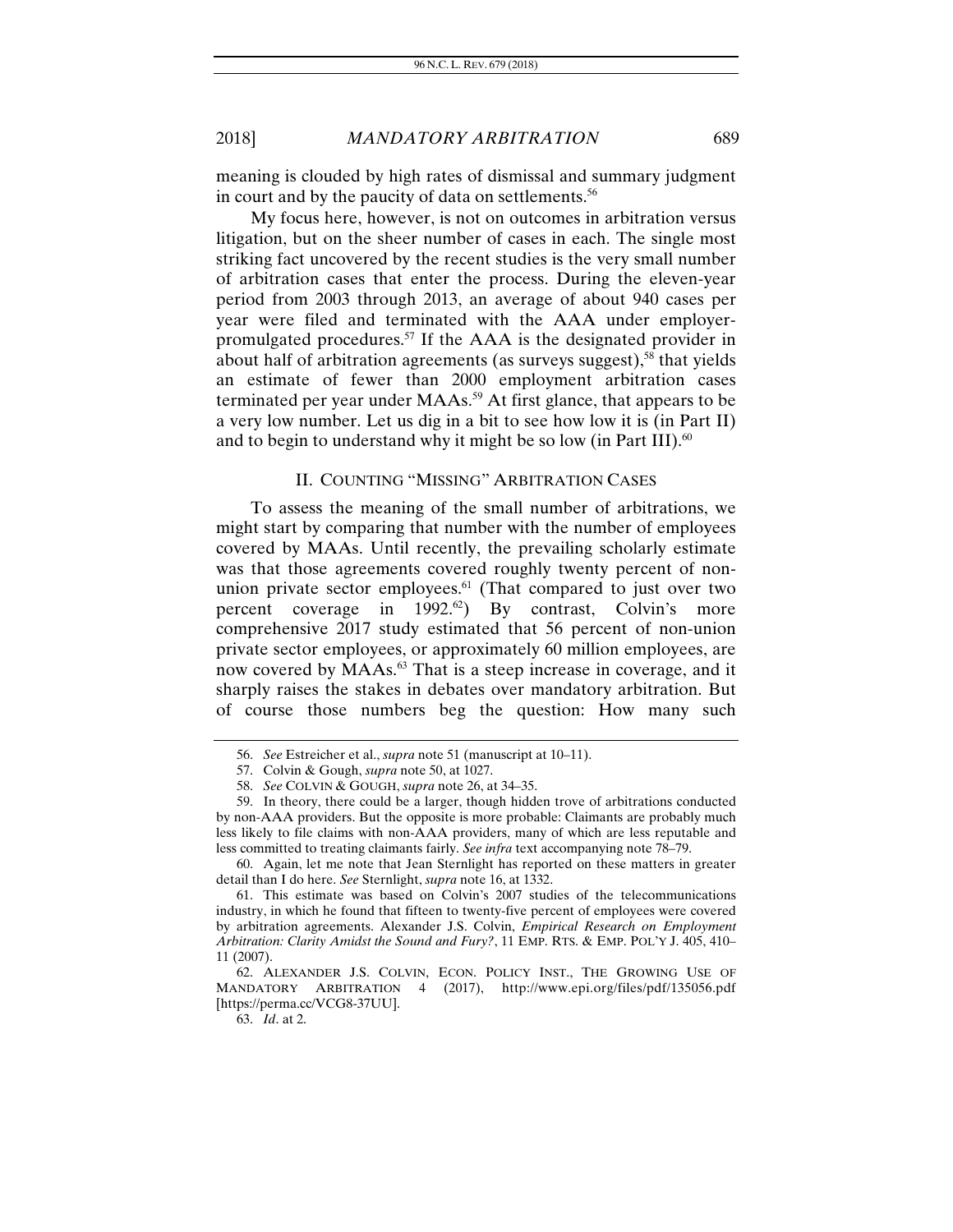individuals each year have potential employment law claims—claims that proceed past "naming" and "blaming" to "claiming" in some forum or another? $64$ 

I will focus here solely on the number of claims filed (whether or not they are terminated), as that will allow for a relatively clean comparison with federal court filing statistics, and will avoid many controversies surrounding the analysis of case outcomes. I will focus on filings in 2016, the most recent year for which solid data are available for both the AAA and federal courts.<sup>65</sup> The AAA reports that 2879 individuals filed employment cases with the AAA under employer-promulgated procedures in 2016.<sup>66</sup> Following the provisional assumption above that this represents half of all arbitrations under  $MAAs<sub>67</sub>$  that suggests that about 5126 cases were filed in arbitration by the approximately 60 million employees who are covered by MAAs. That appears to represent an increase above what Colvin found, on average, from 2003 to 2013, and that is what one would expect given his recent findings on growing use of MAAs.<sup>68</sup> Still, it seems like a very low number. But to make sense of it, one needs to know how many claims were filed in court by those free to do so. That might make it possible to roughly estimate the number of claims one would expect to see among those covered by  $MAAs.<sup>69</sup>$ 

 66. Email from Ryan Boyle, Vice President, Statistics and In-House Research, to author (Oct. 24, 2017) (on file with the North Carolina Law Review). Between 2012 and 2016, an average of 2563 cases per year were filed under employer promulgated procedures. *Id*. The AAA reports one filing per individual, even if multiple individuals are covered by the same complaint. *See Consumer Arbitration Statistics*, AM. ARB. ASS'N, https://www.adr.org/ConsumerArbitrationStatistics [https://perma.cc/N2MJ-YRW4].

 <sup>64.</sup> The iconic terminology is from William L.F. Felstiner, Richard L. Abel & Austin Sarat, *The Emergence and Transformation of Disputes: Naming, Blaming, Claiming . . .* , 15 LAW & SOC'Y REV. 631, 631 (1980).

 <sup>65.</sup> I use a single year's data in part because of Colvin's 2017 study showing that coverage of MAAs has risen steeply in recent years. COLVIN, *supra* note 62, at 1. In earlier years, fewer workers were presumably covered by MAAs, but there is no data on coverage. Insofar as the coverage percentage is a key element of the analysis below, I use only the most recent year for which data on court and arbitration are available.

<sup>67.</sup> *See supra* notes 58–60 and accompanying text. I will question that assumption below.

<sup>68.</sup> *See supra* text accompanying notes 57–64. Note, too, that my 2016 data are on filings, while Colvin's numbers above from 2003–2013 are for cases filed *and terminated*.

 <sup>69.</sup> One caveat to this comparison stems from the fact that some unknown number of individuals (mostly high-income professional or managerial employees) are covered not by employer-promulgated procedures (what I call MAAs here) but rather by individuallynegotiated arbitration agreements. Those individuals are not included in Colvin's estimate of 56% coverage by MAAs, and arbitrations under those agreements are not included in the AAA numbers reported here. *See* Alexander Colvin & Kell Pike, *Saturns and Rickshaws Revisited: What Kind of Employment Arbitration System has Developed?*, 29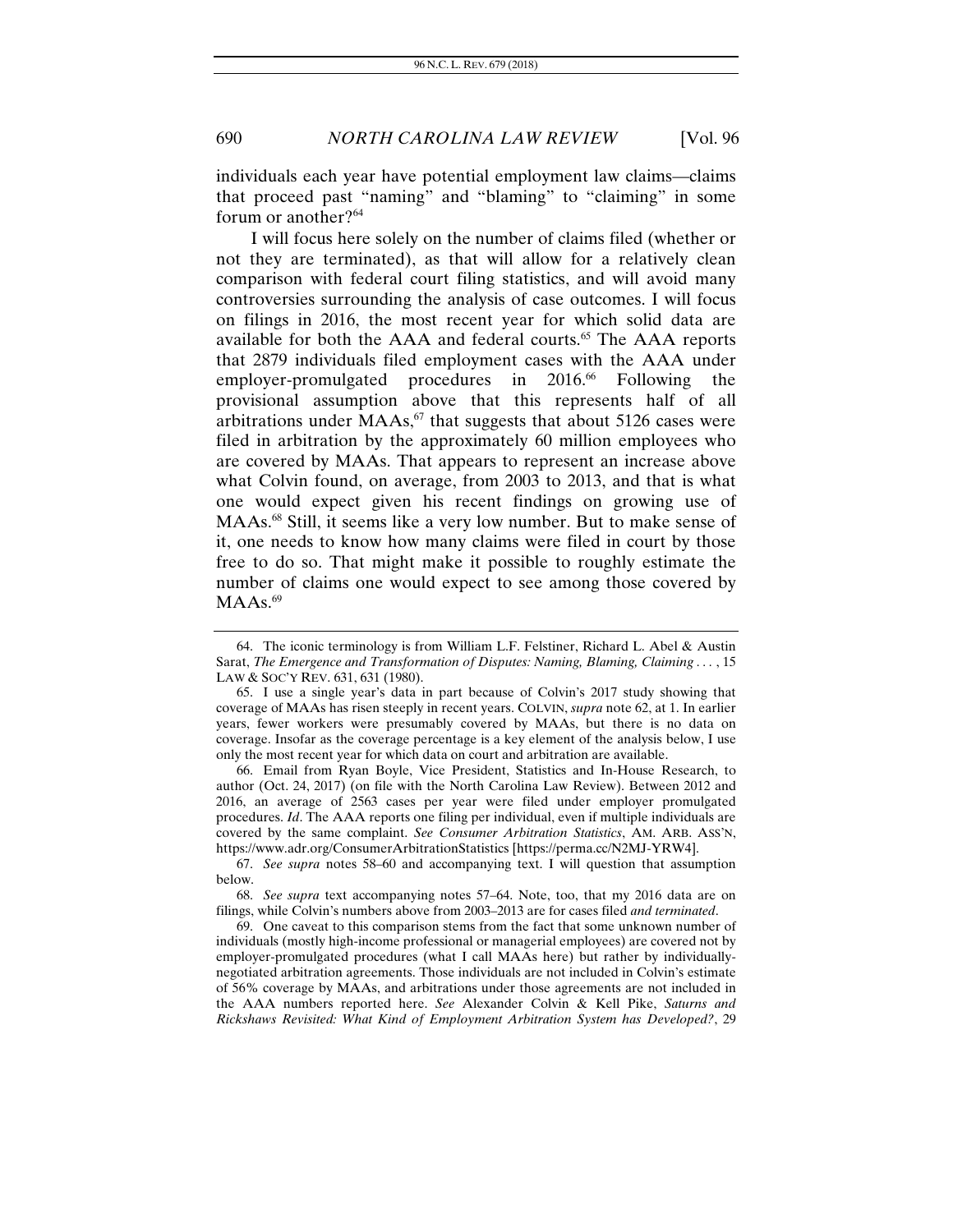Let us begin with federal court litigation, as to which data are readily available. In 2016, approximately 31,000 federal lawsuits were filed in five categories of employment cases: "Civil rights: employment," "ADA [Americans with Disabilities Act]/employment," "FLSA" (Fair Labor Standards Act), "ERISA" (Employee Retirement Income Security Act), and "FMLA" (Family and Medical Leave Act).<sup>70</sup> If those 31,000 federal court cases were all filed by the 44 percent of employees who are not covered by MAAs, then we would expect over 39,000 claims to be filed in arbitration by the other 56 percent of employees who are subject to mandatory arbitration.<sup>71</sup> Given the preliminary estimate of  $5,126$  arbitration filings, $72$  this comparison would suggest about 34,000 "missing" arbitrations per year—that is, 34,000 cases that we would expect to enter the arbitration process, based on the general rate of employment litigation and the number of employees covered by MAAs, but that are never filed.

That is a striking number of "missing" arbitrations. But these numbers are open to several objections, two of which may call for downward adjustments, and are reflected in Figure 1. First, some federal court lawsuits are filed by public employees, who are not generally subject to MAAs and should be excluded from the comparison. If government employees (who make up 15.2% of nonfarm employees) are as likely as private sector employees to file an employment lawsuit in federal court, the relevant number of federal court filings would fall to 26,300.73 Second, some of the federal court lawsuits were presumably filed by individuals who were covered by

OHIO ST. J. ON DISP. RESOL. 59, 63–66 (2014). In terms of actual arbitrations, the numbers are small; in 2008, for example, 27.6% of the AAA's employment arbitration docket (124 out of 449 cases) arose out of individually-negotiated agreements. *Id.* Ignoring those cases might introduce some small distortion into the comparison between rates of litigation and of arbitration. I have tried to take this problem into account below. *See infra* note 79.

<sup>70.</sup> *U.S. District Courts—Civil Cases Commenced, by Nature of Suit, During the 12- Month Periods Ending September 30, 2012 Through 2016*, U.S. COURTS, http://www.uscourts.gov/sites/default/files/data\_tables/jb\_c2a\_0930.2016.pdf [https://perma.cc /8428-MMJ5].

<sup>71.</sup> That is:  $(56 \div 44) \times 31,000$ . It is more likely that the federal court numbers includes some claims that are covered by MAAs. That is taken into account below, *see infra* note 74.

<sup>72.</sup> *See supra* text accompanying note 67.

 <sup>73.</sup> According to the Bureau of Labor Statistics, 15.2% of non-farm employees work for the government at some level. *Current Labor Statistics*, BUREAU OF LABOR STATISTICS (Sept. 2017), https://www.bls.gov/web/empsit/ceseeb1a.htm [https://perma.cc /6SA9-H23W].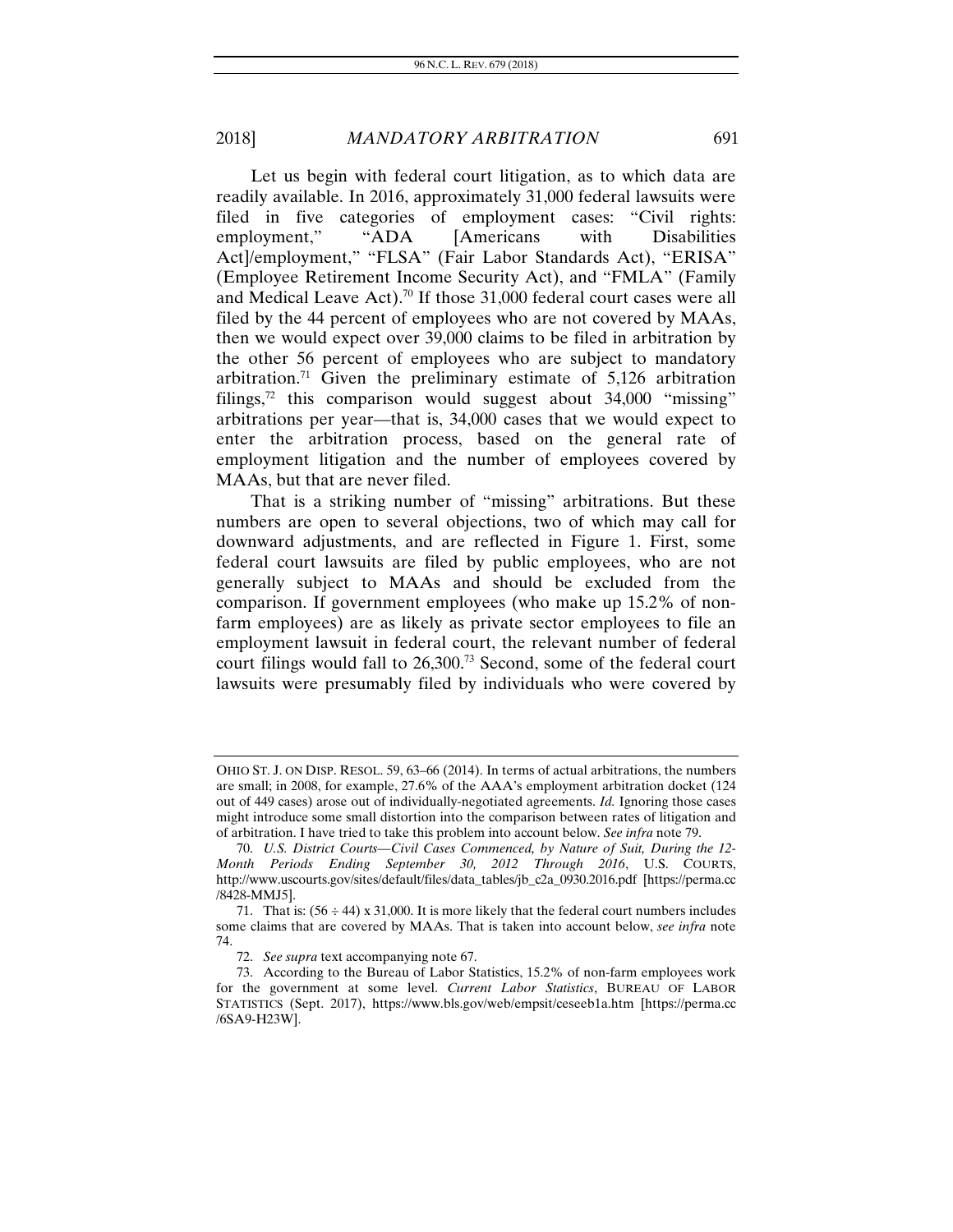MAAs (and thus faced a motion to compel arbitration).<sup>74</sup> In the absence of any data on this point, Figure 1 shows a range of expected arbitration claims, with the top number reflecting the assumption that *no* claims covered by MAAs were initially filed in federal court, and the bottom number reflecting the assumption that *all* such claims were initially filed in federal court.<sup>75</sup> These two adjustments lead to an estimate of "expected" arbitrations between  $14,700^{76}$  and  $33,500^{77}$  as compared to the 5,126 arbitrations that appear to have been filed, and to an estimate of between 9600 and 28,400 "missing" arbitrations.



**Figure 1: An Initial Estimate of "Missing" Employment Claims in Arbitration (2016)**

In several respects, however, the Figure 1 estimate of "missing arbitrations" is far too conservative. To begin with, the estimate of arbitrations filed is almost certainly too high. It assumes that employee-plaintiffs are equally likely to file a claim whether they are covered by AAA- or non-AAA-administered arbitrations. Given that many of the latter do not abide by the DPP, and that some are

 <sup>74.</sup> Plaintiffs and their attorneys are not always aware of the existence of an MAA until after filing a lawsuit. *See* Mark D. Gough, *Employment Lawyers and Mandatory Arbitration: Facilitating or Forestalling Access to Justice?*, in 22 MANAGING & RESOLVING WORKPLACE CONFLICT 105, 124 (David B. Lipsky, Ariel C. Avgar, & J. Ryan Lamare eds., 2016).

 <sup>75.</sup> In the latter (extremely unlikely) event, the federal claims (26,300) would represent 100% of all claims, and 56% of those claims (about 14,700) would be relegated to arbitration.

<sup>76.</sup> *See supra* note 75.

<sup>77.</sup> That is:  $(56 \div 44)$  x 26,300. *See supra* note 73 and accompanying text.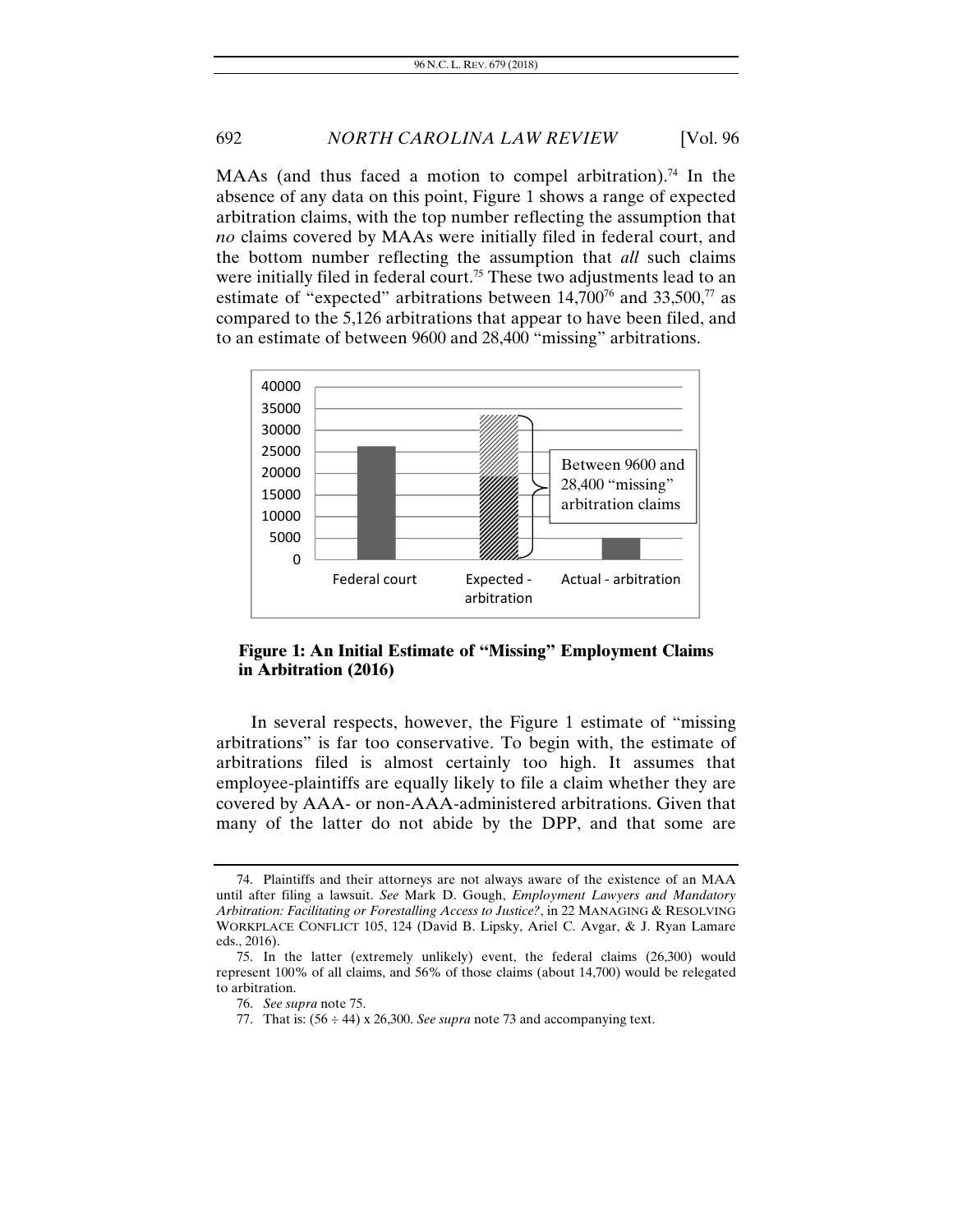employer-controlled,<sup>78</sup> it seems probable (and my conversations with plaintiffs' attorneys and other experts suggest) that employeeplaintiffs are much less likely to file a claim if they are subject to a non-AAA-administered arbitration. If that is so, then a more realistic estimate of arbitration cases filed in 2016 might be 4000 or less. Nonetheless, I have left the higher estimate of 5126 in place in Figure 2 below.79

At the same time, the number of court filings in Figure 1 is certainly too low. First, it takes no account of employment litigation in *state* court; that would include employee claims resting on state common law or statutory grounds, and those that plaintiffs choose to file in state court because the forum is viewed as friendlier. In the most populous state of California, for example, plaintiffs' attorneys rarely choose to file employment actions in federal court.<sup>80</sup> Second, some of the federal lawsuits (as well as some of the excluded state lawsuits) are class or collective actions, some of which might cover hundreds of employees or more. By contrast, employees covered by MAAs are usually precluded from pursuing their claims as a group.<sup>81</sup>

On the first point, the volume of employment litigation in state courts is notoriously difficult to pin down.<sup>82</sup> However, Professor Mark Gough, drawing on two large studies of state court litigation, has developed a rough estimate of 195,000 employment lawsuits per year in state courts of general jurisdiction.<sup>83</sup> That estimate is based on

<sup>78.</sup> *Cf*. COLVIN & GOUGH, *supra* note 26, at 34.

 <sup>79.</sup> I do so partly because of the lack of data on non-AAA arbitrations, and partly in order to offset any potential distortion that might be attributed to the exclusion of arbitrations under individually-negotiated arbitration agreements. *See supra* note 69.

<sup>80.</sup> *See* Sternlight, *supra* note 16, at 1332 n. 143 (citing GARY BLASI & JOSEPH W. DOHERTY, UCLA LAW-RAND CTR. FOR LAW & PUB. POLICY, CALIFORNIA EMPLOYMENT DISCRIMINATION LAW AND ITS ENFORCEMENT: THE FAIR EMPLOYMENT AND HOUSING ACT AT 50, at 11 (2010)).

 <sup>81.</sup> Colvin's 2017 survey showed that thirty percent of MAAs contained such a clause. COLVIN, *supra* note 62, at 3. Because larger employers were more likely to have such a clause in their MAAs, that suggests that forty-one percent of employees covered by MAAs, and twenty-three percent of all employees, were expressly barred from filing or participating in a class or collective action. *Id*. For agreements that are silent about class claims, however, the Supreme Court's decision in *Stolt-Nielsen v. AnimalFeeds International Corp.* holds that silence regarding class arbitration implies *lack* of party consent, and thus precludes class arbitration. 559 U.S. 662, 687 (2010).

<sup>82.</sup> *See* Sternlight, *supra* note 16, at 1325 nn.99–100.

 <sup>83.</sup> *See* email from Mark D. Gough, Assistant Professor, Penn State Coll. of Liberal Arts, to author (Nov. 30, 2017) (on file with the North Carolina Law Review). Gough used the most recent (2013) data from the National Center for State Courts ("NCSC") showing that over 5.9 million civil cases were filed in state courts of general jurisdiction. *See* NAT'L CTR. FOR STATE COURTS, EXAMINING THE WORK OF STATE COURTS: AN OVERVIEW OF 2013 STATE COURT CASELOADS (2015), http://www.courtstatistics.org/~/media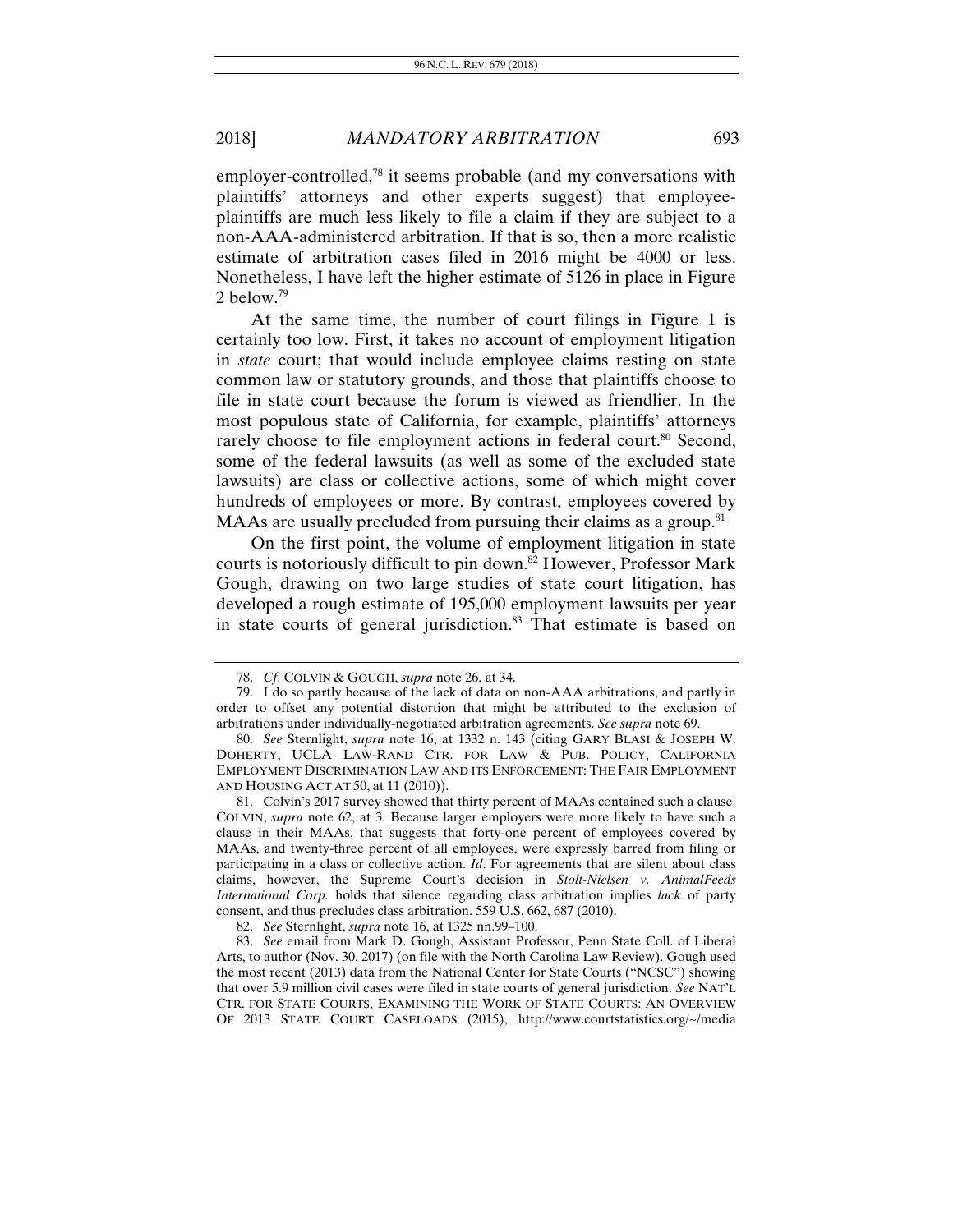some untested (though plausible) assumptions, as Gough recognizes.<sup>84</sup> But it is more likely to understate than to overstate the volume of state employment litigation given that it still excludes cases from five jurisdictions, including California, which together account for eighteen percent of the national population.<sup>85</sup> All in all, including Gough's estimate of 195,000 state cases is likely to yield a more realistic estimate of total employment lawsuits, and a more realistic estimate of "missing" arbitration cases.<sup>86</sup>

The second point relates to a legal controversy over the status of aggregate employment claims in arbitration that is currently before the Supreme Court.87 The National Labor Relations Board ("NLRB") held in *D.R. Horton, Inc.,*88 that employers violate the National Labor Relations Act ("NLRA") in seeking employees' waiver of the right to bring collective legal claims of any kind: Section 7 of the NLRA protects employees' right to engage in "concerted

<sup>/</sup>microsites/files/csp/ewsc\_csp\_2015.ashx [https://perma.cc/G2QL-VG8R]. Gough then used the Civil Justice Survey of State Courts ("CJSSC") finding that 3.3% of civil *verdicts* in 2005 were in employment disputes. *See* U.S. DEP'T OF JUSTICE, CIVIL BENCH AND JURY TRIALS IN STATE COURTS, 2005 STATISTICS 2 tbl.1 (2008) https://www.bjs.gov /content/pub/pdf/cbjtsc05.pdf [https://perma.cc/EFA4-QZRL].

 <sup>84.</sup> The resulting estimate of 194,700 employment cases is based on two assumptions: that employment cases represented the same percentage of filings as of verdicts; and that this percentage has held steady since 2005. In Gough's view (and mine), both assumptions are reasonable though unproven. Any overestimate of employment cases is likely to be offset by the uncounted cases from California and five other jurisdictions, which are still excluded. *See infra* note 85.

 <sup>85.</sup> The excluded jurisdictions are California, Illinois, Idaho, Minnesota, and the District of Columbia (plus Puerto Rico). They are excluded from the NCSC data that Gough relied on because they have "single-tiered" court systems, which take in enormous numbers of cases (such as traffic violations) that go to courts of limited jurisdiction in the included jurisdictions. I calculated the populations using 2016 Census data. *See Annual Estimates of the Resident Population: April 1, 2010 to July 1, 2016*, *2016 Population Estimates*, U.S. CENSUS BUREAU (Dec. 2016), https://factfinder.census.gov/faces /tableservices/jsf/pages/productview.xhtml?src=bkmk [https://perma.cc/6Z3N-JNE4].

 <sup>86.</sup> It should be noted that some cases might be filed in state court but then removed to federal court; they might thus be counted twice in state and federal court statistics. That is especially likely for class actions given the removal provisions of the Class Action Fairness Act. *See* 28 U.S.C. §§ 1332(d), 1453, 1711–15 (2012). But given the severe undercount of class actions overall, and the omission of cases from California in state statistics, *see infra* note 85, I do not believe the potential double-counting problem is significant.

 <sup>87.</sup> The Court granted certiorari and consolidated three decisions: *Lewis v. Epic Sys. Corp*, 823 F.3d 1147 (7th Cir. 2016), *cert. granted*, 137 S.Ct. 809 (2017); *Morris v. Ernst & Young, LLP*, 834 F.3d 975 (9th Cir. 2016), *cert. granted*, 137 S.Ct. 809 (2017); and *NLRB v. Murphy Oil USA, Inc.*, 808 F.3d 1013 (5th Cir. 2015), *cert. granted*, 137 S.Ct. 809 (2017).

 <sup>88. 357</sup> N.L.R.B. 2277 (2012), *enforcement denied in part*, 737 F.3d 344, 364 (5th Cir. 2013).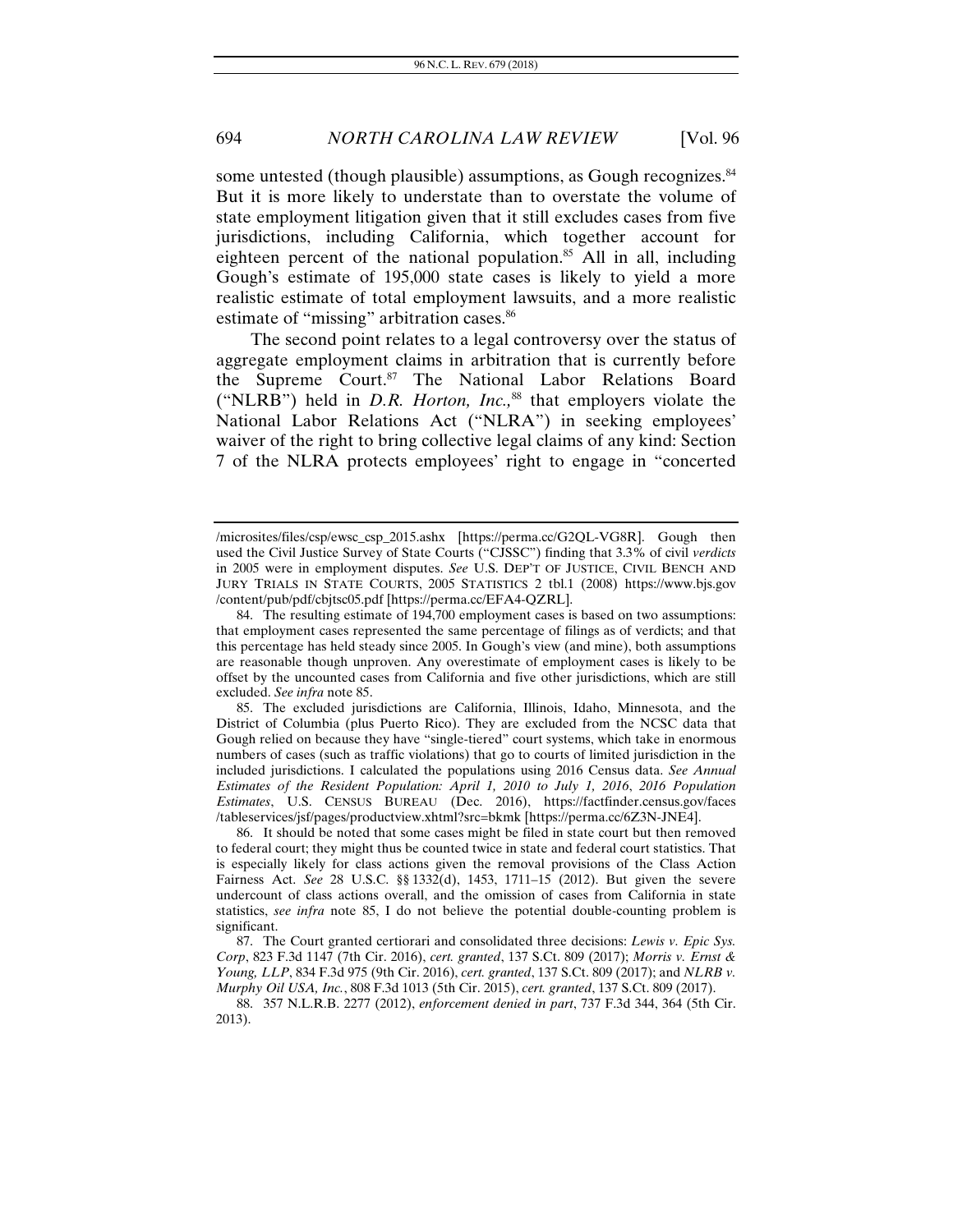activities for  $\dots$  mutual aid or protection,"<sup>89</sup> and that has long been held to include employees' collective pursuit of legal claims through courts or otherwise.<sup>90</sup> According to the NLRB, the fact that such a waiver is part of an arbitration agreement does not make it enforceable under the  $FAA$ .<sup>91</sup> Given a split among the courts of appeals,<sup>92</sup> the Supreme Court has agreed to decide the matter.

The problem for employees is that some legal claims cannot practicably be adjudicated on an individual basis. In particular, many FLSA wage and hour claims involve incremental pay disparities over a few years; the cost of litigating them as an individual often exceeds the expected returns. $93$  But if many individuals are subject to the same challenged practice, as is often true, employees can practicably pursue their claims through a class or collective action.<sup>94</sup> If employers have their way in the Supreme Court, they will be free to block all such actions, and to virtually nullify a large category of employee claims that are not viable on an individual basis, simply by requiring individual arbitration. This is a point to which I will return in Part V. For present purposes, however, the point is simpler and less controversial: Given the existence of class and collective claims in court (but not in arbitration), any count of court cases, including the number of federal cases in Figure 1, greatly understates the number of individuals whose claims are encompassed by those filings.

Some useful data exist in one category of cases: lawsuits under the FLSA filed in federal court (8686 cases in 2016). A recent law firm report asserts that nearly all FLSA lawsuits in the past several

93. *See* Cynthia L. Estlund, *Between Rights and Contract: Arbitration Agreements and Non-Compete Covenants as a Hybrid Form of Employment Law*, 155 U. PA. L. REV. 379, 427–29 (2006).

 94. A "collective action" under the FLSA allows many similarly situated individuals to join in a single lawsuit, and thus to litigate more efficiently than through multiple individual lawsuits; yet this form of group litigation lacks many of the advantages of class actions, and particularly of "opt-out" actions under Rule 23(b)(3) of the Federal Rules of Civil Procedure. *See generally* Craig Becker & Paul Strauss, *Representing Low-Wage Workers in the Absence of a Class: The Peculiar Case of Section 16 of the Fair Labor Standards Act and the Underenforcement of Minimum Labor Standards*, 92 U. MINN. L. REV. 1317 (2008) (chronicling the difficulties of collective FLSA actions as compared to class actions).

 <sup>89. 29</sup> U.S.C. § 157.

 <sup>90.</sup> *D.R. Horton Inc.*, 357 N.L.R.B. at 2278.

<sup>91.</sup> *Id*. at 2287.

 <sup>92.</sup> *Compare Epic Sys.,* 823 F.3d at 1147 (upholding the NLRB view) *and Ernst & Young*, 834 F.3d 975 at 975, 990 (same) *and* NLRB v. Alternative Entertainment, Inc., 858 F.3d 393, 408, No. 16-1385 (6th Cir. 2017) (same), *with* Cellular Sales of Mo., LLC v. NLRB, 824 F.3d 772, 776 (8th Cir. 2016) (rejecting the NLRB view) *and Murphy Oil*, 808 F.3d at 1015 (rejecting NLRB view) *and* Sutherland v. Ernst & Young LLP, 726 F.3d 290, 299 (2d Cir. 2013) (same).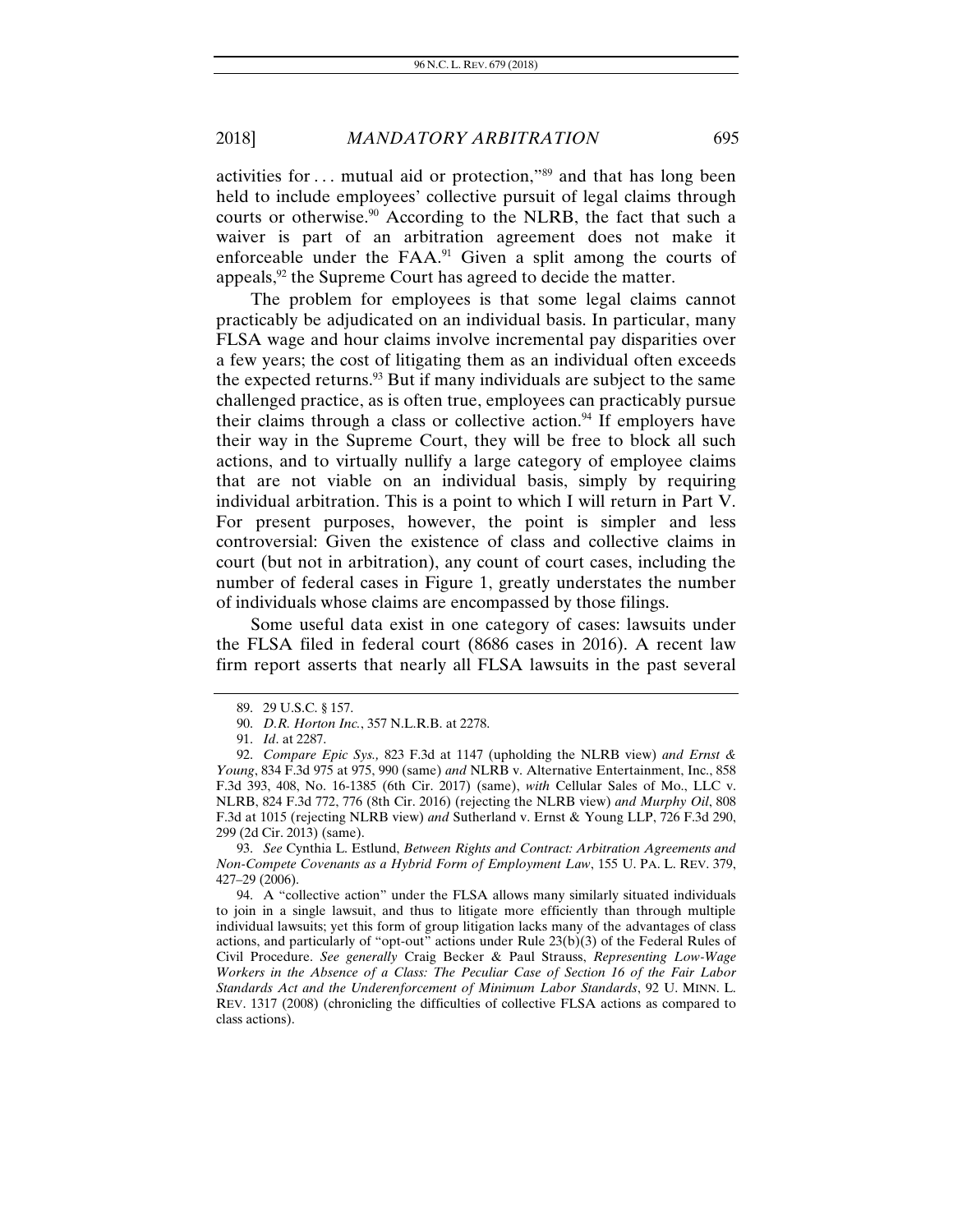years were filed as class or collective actions.<sup>95</sup> Let us assume, more conservatively, that 7000 of those 8686 FLSA actions were aggregate actions,<sup>96</sup> and that each of those covered, on average, fifty individuals.97 That would yield an additional 350,000 claims in federal court—that is, 350,000 individuals who would stand some chance of recovering something as a result of group litigation. Figure 2 reflects that adjustment, as well as Gough's partial estimate of 195,000 additional employment claims filed in state court. Those additions to the Figure 1 estimate of 26,300 federal lawsuits bring the estimated total number of employment claims encompassed by court filings to 571,300.

As Figure 2 illustrates, the resulting estimate of total employment claims filed in court leads to a striking estimate of "expected" claims in arbitration: If MAA-covered employees were as willing and able to arbitrate their claims as non-MAA-covered employees are willing and able to litigate, then we would expect to see between 320,000 and 727,000 employment claims in arbitration (depending again on how many of the claims encompassed by court filings were covered by  $MAAs$ ).<sup>98</sup> Given the estimated 5126 claims actually filed in arbitration, that suggests an estimated 315,000 to 722,000 "missing" arbitration cases. Stated differently, well under two percent of the employment claims that one would expect to find in some forum, but that are covered by MAAs, ever enter the arbitration process.

<sup>95.</sup> *See* SEYFARTH SHAW LLP, 13TH ANNUAL WORKPLACE CLASS ACTION LITIGATION REPORT 20 (2017), https://www.workplaceclassaction.com/wp-content /uploads/sites/214/2017/01/CAR-2017-Chapter-1-FINAL.pdf [https://perma.cc/92KB-HXYX].

 <sup>96.</sup> For the total number of FLSA actions (8686), see U.S. COURTS, *supra* note 70, at tbl.C-2A. The estimate of 7000 FLSA aggregate actions is conservative relative to the Seyfarth Shaw report contending that "[v]irtually all" FLSA claims are filed as class or collective actions. *See* SEYFARTH SHAW LLP, *supra* note 95, at 20.

 <sup>97.</sup> Fifty claims per aggregate action is meant to be a conservative estimate; compare to Professor Sternlight's estimate of 500 individuals per group claim. Sternlight, *supra* note 16 at 1337. If fifty seems high, consider that other class and collective actions, such as those under employment discrimination laws and all of those filed in state court, are not taken into account at all.

<sup>98.</sup> *See supra* text accompanying notes 75–77 (explaining the rationale behind the top and bottom of this range).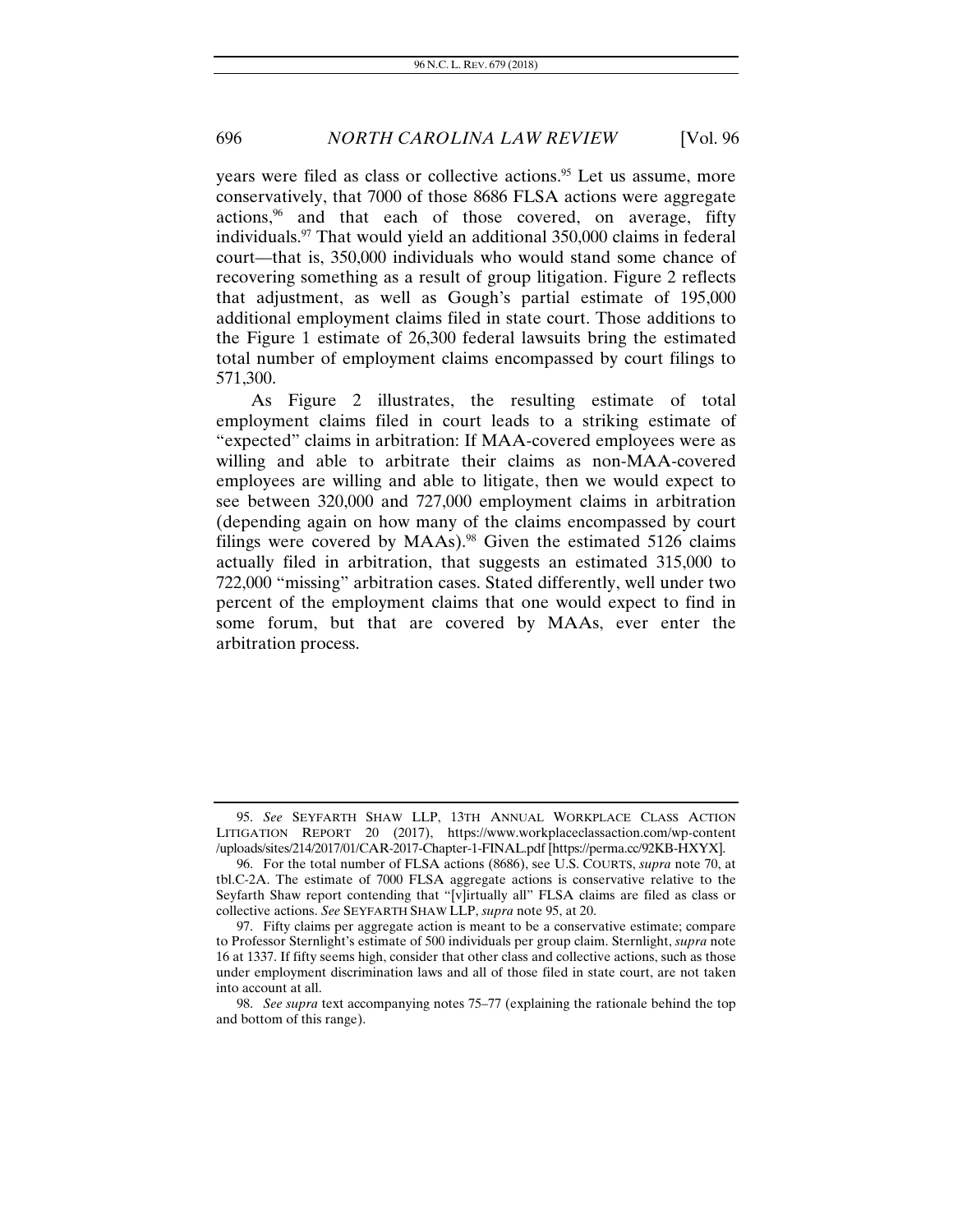

#### **Figure 2: An Estimate of "Missing" Employment Claims in Arbitration (including those encompassed by aggregate FLSA claims) (2016)**

By graphically representing these estimates, I do not intend to imply greater precision than the evidence permits. I do intend to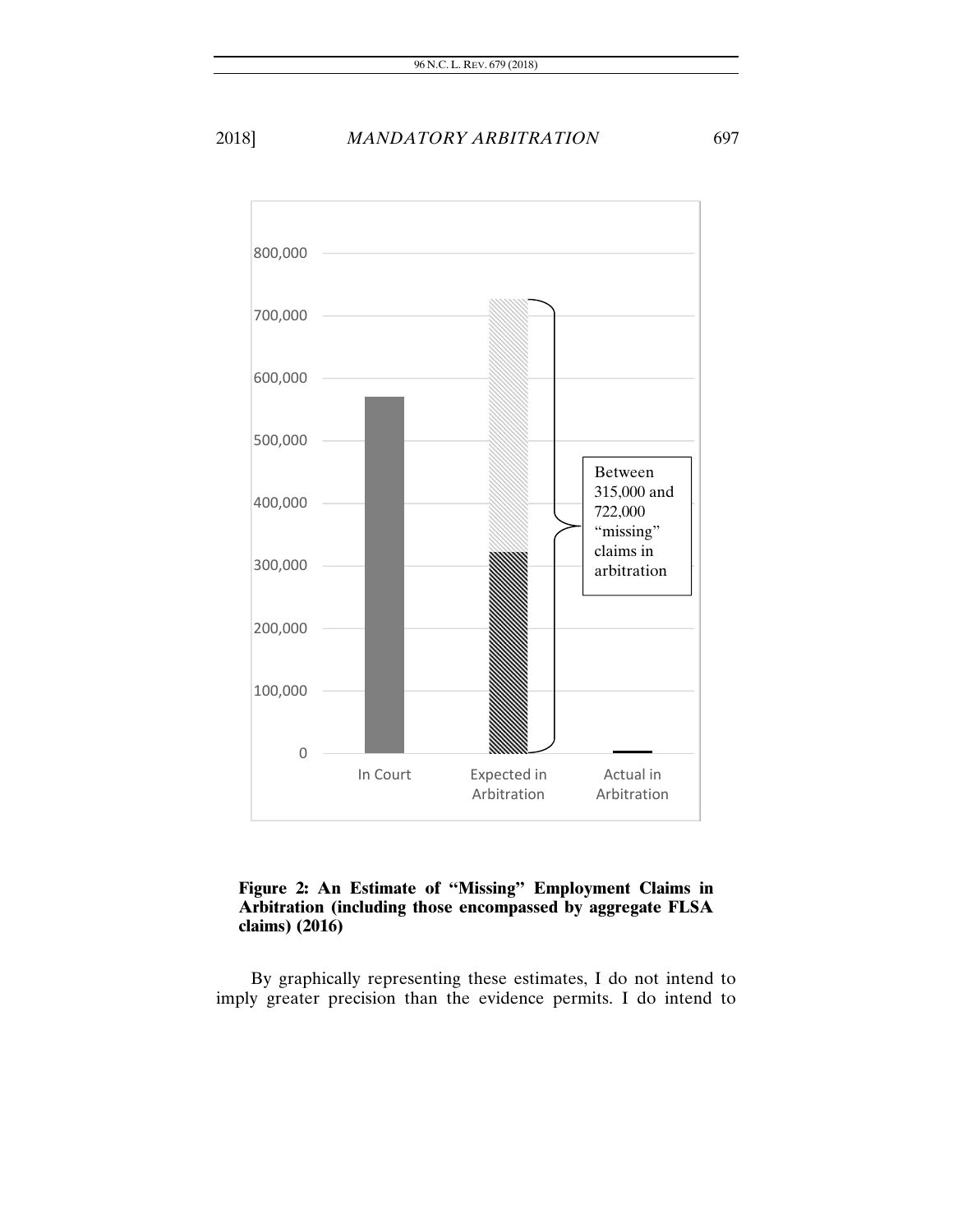highlight the jaw-dropping disparities in estimated filing rates between court and arbitration, which are large enough, I would argue, to swamp any quibbles about precise numbers. And that is despite the omission of state court litigation in California and several other jurisdictions, as well as many claims encompassed by class or collective actions. Given those omissions, Figure 2 probably understates the number of claims encompassed by court filings, and thus the number of claims one would hypothetically expect to be filed in arbitration if it were a comparably accessible and hospitable forum. All in all, the available evidence suggests that the overwhelming majority of claims that would have been litigated but for the presence of a MAA are simply dropped without being filed in any forum at all.

Before turning to the reasons for the paucity of arbitration cases, let us take note of two possible but unquantifiable explanations for at least part of the disparity shown above. First, it is possible that employers that impose MAAs are systematically different from those that do not, and less likely to generate claims. We do know that larger and more sophisticated employers are more likely to use MAAs.<sup>99</sup> If those larger employers are less likely to violate the law and to generate employee claims, then one would expect fewer claims from employees covered by MAAs than the "expected" numbers generated above. On the other hand, it would not be surprising if the obscure netherworld of employer-dominated arbitration attracted some less scrupulous employers seeking to immunize themselves from liabilities. Nor would it be surprising if employers who jumped on the mandatory arbitration bandwagon in the wake of *AT&T Mobility LLC v. Concepcion*100 and *American Express Co. v. Italian Colors Restaurant*, 101 and who might have been motivated chiefly by the prospect of foreclosing all group claims, are a less scrupulous bunch than the early adopters, and perhaps less scrupulous than the average employer. Either of those surmises might lead one to expect *more* disputes arising among employees covered by MAAs than the "expected" numbers above. I know of no data pointing either way, but these possibilities cloud the meaning of the "missing" arbitration cases, and qualify what follows.

It is also important to recognize that employee claims can be resolved before they are filed in any forum, and that this might be more likely for claims that are subject to mandatory arbitration than

<sup>99.</sup> *See* COLVIN, *supra* note 62, at 5.

 <sup>100. 563</sup> U.S. 333 (2011).

 <sup>101. 570</sup> U.S. 228 (2013).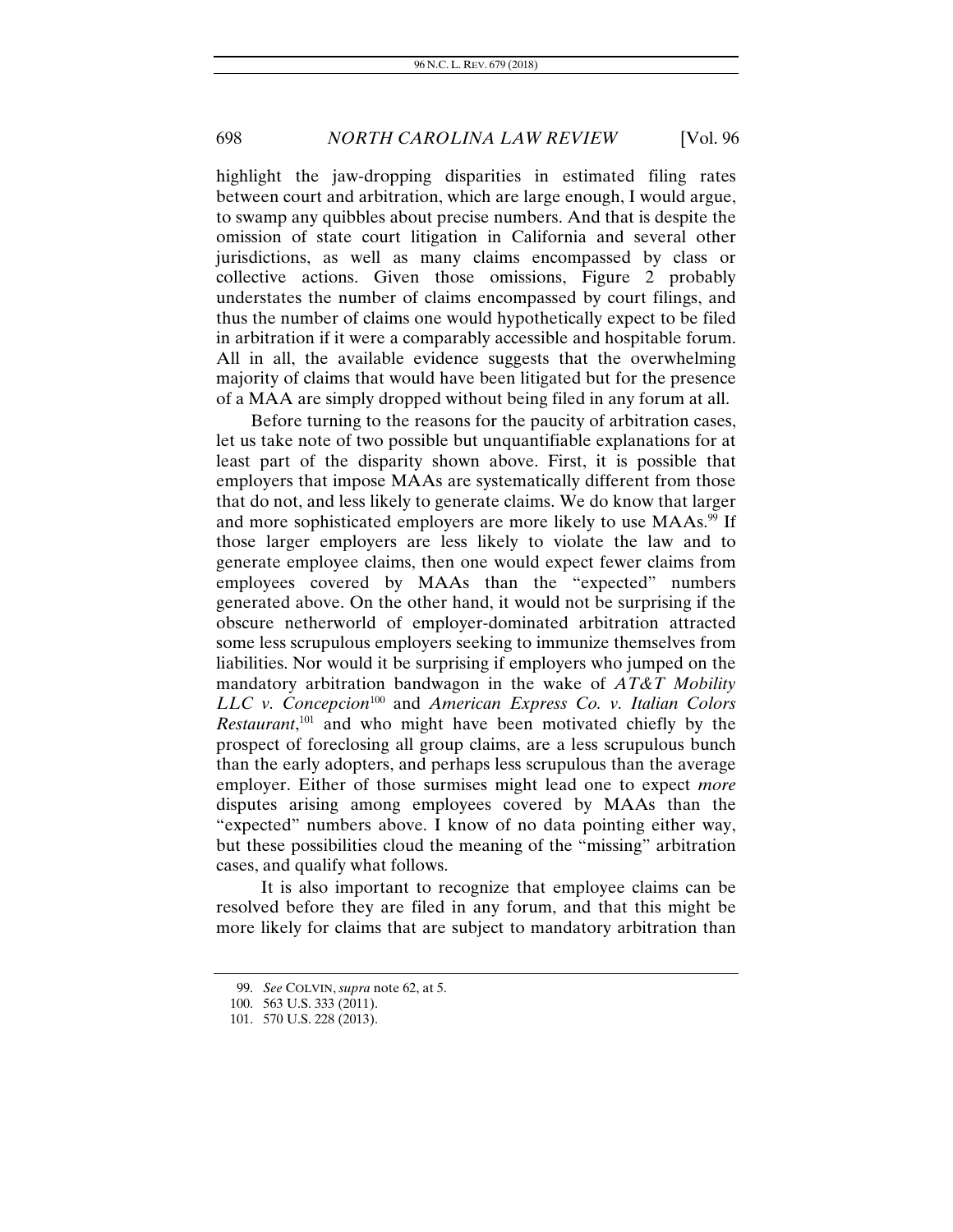for those that are not.<sup>102</sup> Some employers use mandatory arbitration as the final stage in a structured alternative dispute resolution ("ADR") process.<sup>103</sup> Those processes typically call for formal or informal mediation, as well as confidential meetings with ombudsmen, before any arbitration.104 At least in the first decade or so after *Gilmer*, employers that used mandatory arbitration were considerably more likely to have robust internal-grievance procedures.105 To the extent that remains true, it suggests that the resolution of arbitrable claims before they are formally filed through mediation, for example—might account for some of the "missing claims" estimated above. On the other hand, it is possible that later adopters of MAAs, and especially those drawn in by the ability to block group claims, were less likely than the early adopters to embed arbitration within a structured dispute resolution process. All in all, it seems unlikely that this difference—a higher rate of early dispute resolution among arbitrable claims—accounts for more than a fraction of the estimated "missing" arbitration cases. But it is surely one more source of uncertainty about the numbers.

Much is still unknown about the fate of cases in arbitration (and litigation). From whatever angle one looks at the numbers, however, it appears that a very large majority of aggrieved individuals who face the prospect of mandatory arbitration give up their claims before filing. For all the sound and fury about skewed outcomes, repeat player effects, biased arbitrators, limited discovery, and lack of adherence to or production of precedent in arbitration, $106$  it turns out

 <sup>102.</sup> I thank Professor David Sherwyn for highlighting this point.

 <sup>103.</sup> *See* David Sherwyn et al., *Assessing the Case for Employment Arbitration: A New Path for Empirical Research*, 57 STAN. L. REV. 1557, 1581–91 (2005).

 <sup>104.</sup> *Id.* at 1586.

 <sup>105.</sup> Alexander J.S. Colvin, *The Relationship Between Employment Arbitration and Workplace Dispute Resolution Procedures*, 16 OHIO ST. J. ON DISP. RESOL. 643, 649 (2001) (finding telecommunications industry employers that elected to use arbitration were more likely to also have structured ADR processes). Moreover, employees were more likely to bring grievances in workplaces that had such systems. Alexander J.S. Colvin, *The Dual Transformation of Workplace Dispute Resolution*, 42 INDUS. REL. 712, 729 (2003) (finding peer-review and nonunion arbitration procedures had grievance rates that were, respectively, forty-three percent and sixty-eight percent higher than basic nonunion procedures). It is worth noting, however, that not all claims resolved via such grievance procedures are legally cognizable. *See* W. Mark C. Weidemaier, *From Court-Surrogate to Regulatory Tool: Re-framing the Empirical Study of Employment Arbitration*, 41 U. MICH. J. L. REFORM 843, 849 n.14 (2008).

<sup>106.</sup> *See, e.g.,* Bingham, *supra* note 36, at 190–91 (discussing repeat player effects); David S. Schwartz, *Claim-Suppressing Arbitration: The New Rules*, 87 IND. L.J. 239, 246 (2012) ("If the arbitrator decides that the arbitration agreement is unenforceable, he loses income."); Stone, *supra* note 1, at 1040 (discussing pro-employer outcomes in arbitration).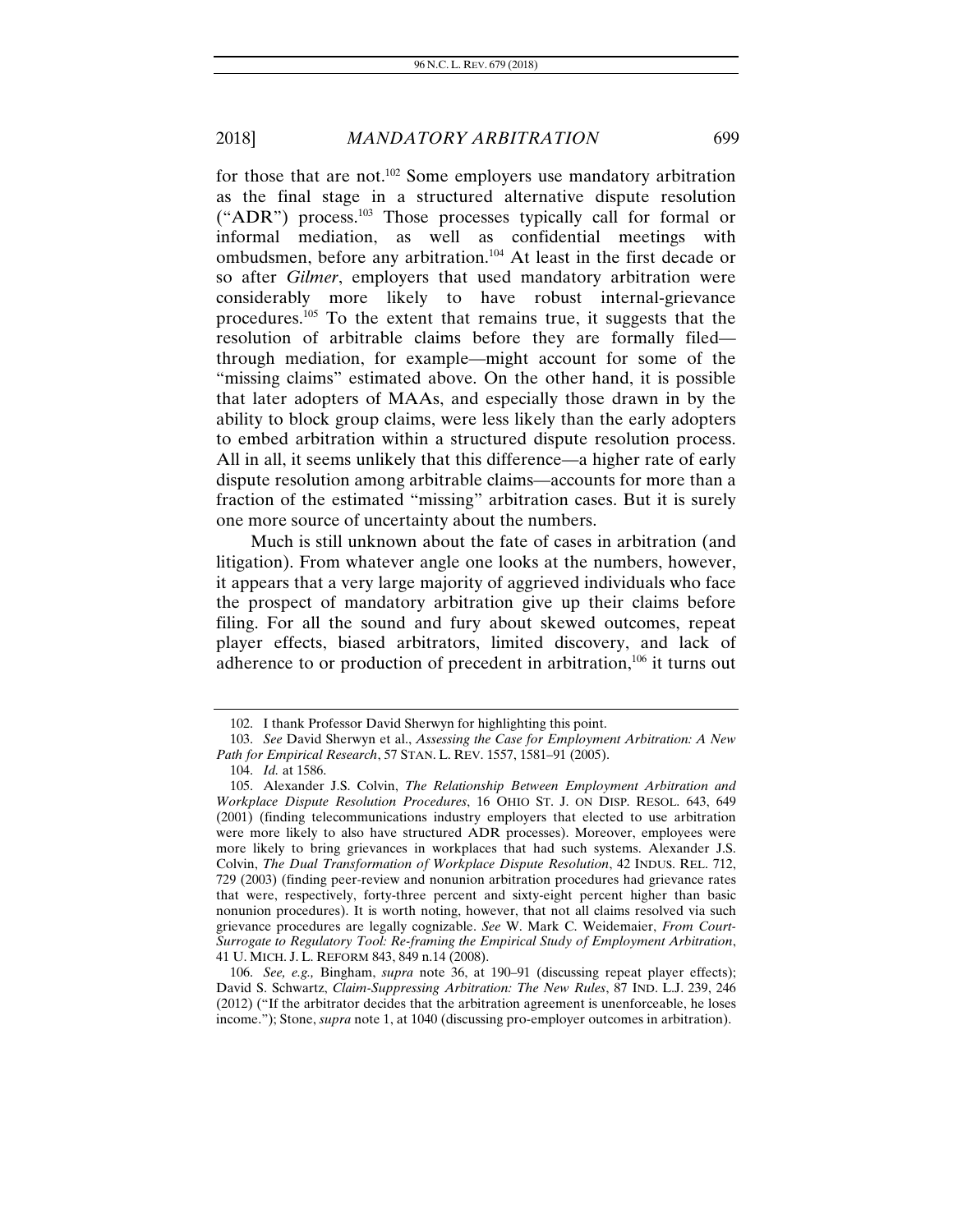that, except for a relative handful of cases, arbitration does not take place at all.107 That is the black hole of mandatory arbitration.

#### III. ACCOUNTING FOR MISSING CASES: WHY SO FEW ARBITRATIONS?

What happens to the claims that can be adjudicated only in arbitration but are never filed? Conjecture calls for caution. But let us bring some hypothetical plaintiffs' attorneys into the story.<sup>108</sup> And let us assume that those attorneys are rational actors with at least a rough idea of the law and empirics surrounding arbitration. After all, attorneys' livelihood depends on their ability to calculate the probabilities and degrees of success, or risk-return ratios, in cases brought to them.109 Suppose now that they learn that a prospective client is subject to a mandatory arbitration agreement. What enters into their calculations in deciding whether to take a case?

With or without an express anti-aggregation clause, they know that an MAA is likely to knock out some small value claims at the outset even if they are shared by hundreds or thousands of the complainant's co-workers.<sup>110</sup> The legality of those clauses is currently before the Supreme Court, as noted above,<sup>111</sup> so let us focus on other legally questionable provisions the attorney might encounter, and that might impede the fair adjudication of otherwise viable individual claims.

Attorneys at the intake point may or may not have access to a detailed written description of the arbitration process. If they do, they might find some provisions that would bar the claim altogether (like a very short limitations period or unaffordable arbitrator fees), or impede investigation (like very limited discovery), or sharply skew proceedings against the complainant (like a biased arbitrator pool or a skewed selection process), or curtail recovery even in the event of

 <sup>107.</sup> Of course, that may be precisely because of the many discrete problems that have attracted critical attention; more on this below.

 <sup>108.</sup> Although claimants can proceed in arbitration without legal representation—that was once thought to be an advantage of arbitration—it does not appear to be a very successful strategy. Colvin found that, for the 24.9% of employees who represented themselves, the win rate was 18.3% and the average award overall was \$12,228, as compared to 22.9% win rate and \$28,993 average award for represented claimants. Colvin, *supra* note 15, at 16. I note that the perspective of plaintiffs' attorneys, as with much else in this Article, has been explored quite thoroughly by Professor Gough based on his survey of 1,256 employment plaintiff attorneys, Gough, *supra* note 74, and by Professor Sternlight in her article, Sternlight, *supra* note 16, at 1334–40.

 <sup>109.</sup> For evidence that they do just that, see Gough, *supra* note 74, at 120–21.

<sup>110.</sup> *See* Estlund, *supra* note 93, at 427–30.

<sup>111.</sup> *See supra* note 87.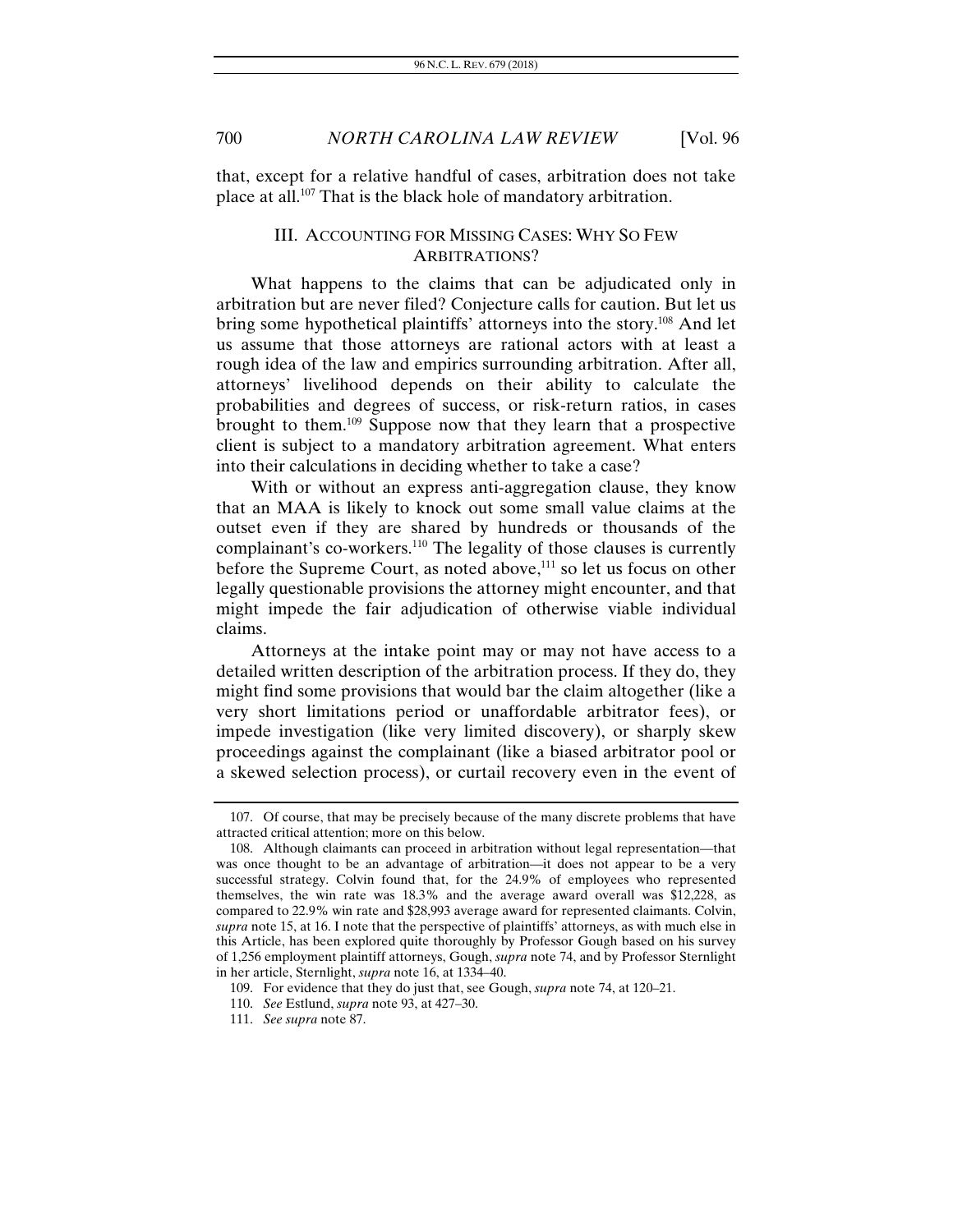"success" (like provisions against attorney fee shifting or punitive damages, or damage limits). It hardly helps, of course, if the arbitration agreement is vague or silent about these matters. If attorneys do identify invalid or troublingly vague provisions, they know that a court challenge would be costly, and would almost certainly pour them back into the still-flawed arbitration process, whether or not the court recognizes the flaws in that process.<sup>112</sup>

Let us underscore this point: Some "missing" or dropped cases are probably dropped because they would be subject to invalid arbitration provisions that nonetheless deter claims. The viable legal objections to arbitration are dwindling, especially under the Supreme Court's decisions in *Concepcion* and *Italian Colors*, which sharply limited courts' ability to police the fairness of arbitration agreements under either the state contract doctrine of unconscionability or the federal common law concept of "effective vindication" of statutory rights.113 But the doctrine appears to still make it possible to challenge arbitration provisions that, for example, preclude statutorily prescribed remedies (including attorney fees),<sup>114</sup> skew the selection of arbitrators,<sup>115</sup> or impose excessive arbitrator fees or other barriers to the arbitral forum.116 Unfortunately, even these standards of fairness are administered in a manner that undermines their efficacy. Most objections are relegated to the arbitral forum itself for case-by-case resolution (as in the case of excessive arbitrator fees); $^{117}$  unfair provisions are likely to be struck or amended from an agreement rather than invalidating the agreement. As a result, firms get the benefit of the arbitration agreement despite any overreaching.<sup>118</sup> That inevitably tempts unscrupulous firms to "go for it"—to include knowingly unfair or invalid provisions that are likely to discourage many complainants and their attorneys from pursuing a case at all, with little or no downside risk in case the overreach is detected and

 <sup>112.</sup> Most alleged defects in the arbitral process must be adjudicated within that very process. *See* Schwartz, *supra* note 106, at 265.

 <sup>113.</sup> *See* American Express Co. v. Italian Colors Rest., 570 U.S. 228, 235 (2013).

 <sup>114.</sup> That appears to come within the narrowed *Italian Colors* exception to blanket enforceability of arbitration agreements: the exception "would certainly cover a provision . . . forbidding the assertion of certain statutory rights." *Id*. at 236.

 <sup>115.</sup> Or so one can hope. Some "arbitration agreements," like the one invalidated in *Hooters of America, Inc. v. Phillips*, 173 F.3d 933, 940 (4th Cir. 1999), arguably do not even qualify as "arbitration," the essence of which is an impartial decision maker chosen by both sides.

 <sup>116. &</sup>quot;Perhaps" such a provision would be invalid, per *Italian Colors*, 570 U.S. at 236.

<sup>117.</sup> *See* Green Tree Fin. v. Randolph, 531 U.S. 79, 89–92 (2000).

<sup>118.</sup> *See* Estlund, *supra* note 93, at 405.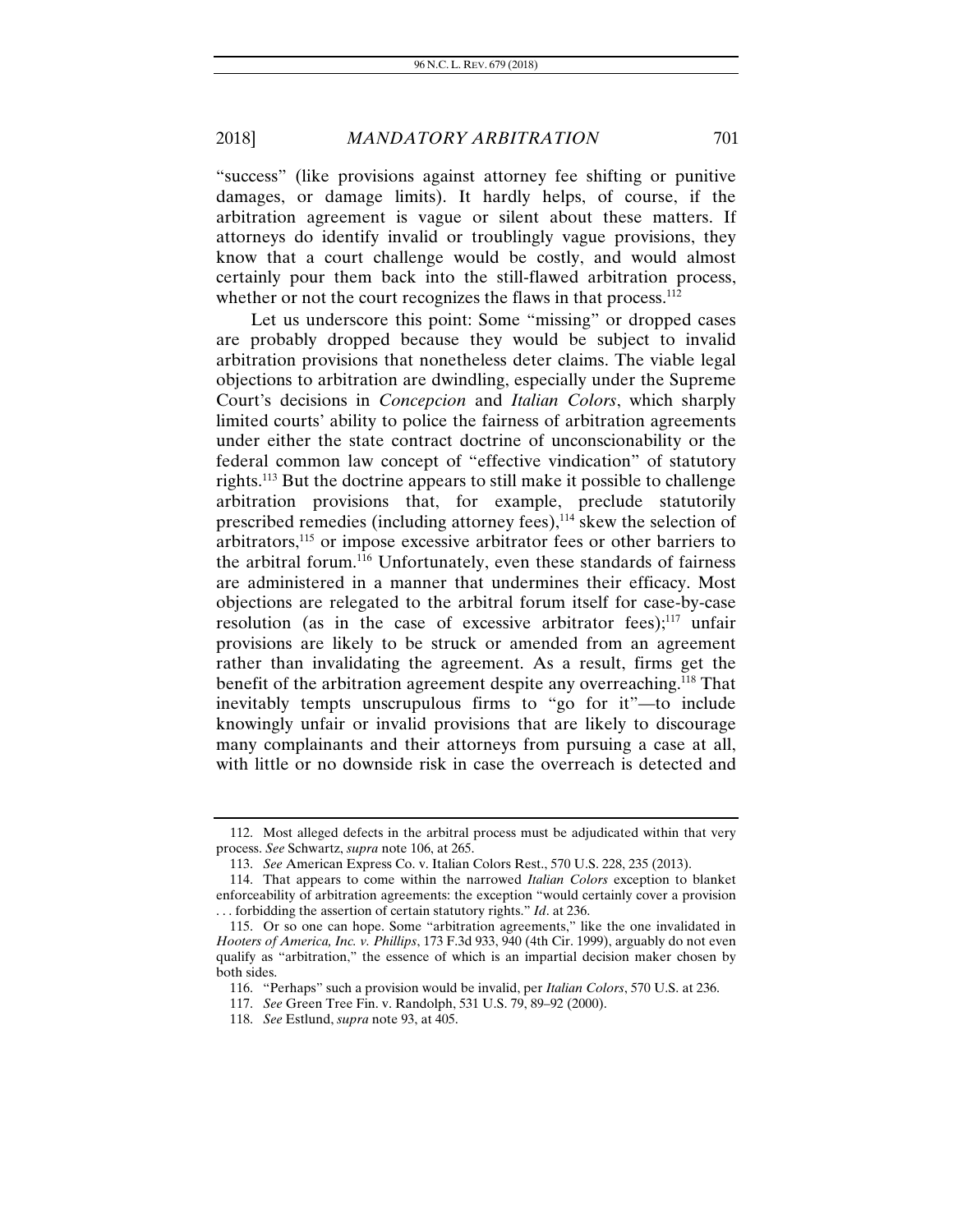corrected.119 Legally objectionable arbitration clauses and procedures, as well as vague and indeterminate ones, can deter both litigation and arbitration, especially by plaintiffs in relatively small-dollar cases.

Even if plaintiffs' attorneys do not encounter (or can surmount or ignore) all these hurdles to a fair arbitration process, they presumably know that they are less likely to win anything, and thus recover any attorneys' fees, and even less likely to win enough to make the odyssey worthwhile for the attorney or the client. In short, expected recoveries (including attorneys' fees) in arbitration will often fall below some threshold of economic viability for attorneys. Even in cases with "smoking gun" evidence and scandalous facts that might have jolted a jury into a mega-bucks verdict or posed a risk of serious public opprobrium for the defendant firm, arbitration muffles or even eliminates those risks.

With all of this in mind, does a rational attorney take the case? Is it even worth writing a demand letter seeking to settle such a claim? Would a demand letter have any credible threat behind it? From all that appears from the data, the answer to all those questions is "rarely."

Of course, litigation is no panacea for plaintiffs.<sup>120</sup> Many potential employee-claimants who believe they have been wronged are still free to litigate their claims (if they have not already waived those claims on their way out of the job though a severance agreement).<sup>121</sup> Yet most of them cannot get an attorney to represent them. Given plaintiffs' bleak track record in court, experienced attorneys agree to represent only a tiny fraction of the prospective clients they see—only about ten percent, according to surveys of plaintiffs' attorneys.122 For most claims, the risk-return ratio is apparently too low even in court. To be sure, many individuals who believe they have been wronged, and who seek legal advice, have very weak legal claims on either the facts or the law.123 Still, it looks as

<sup>119.</sup> *Id*.

 <sup>120.</sup> *See generally* Kevin M. Clermont & Stewart J. Schwab, *Employment Discrimination Plaintiffs in Federal Court: From Bad to Worse?*, 3 HARV. L. & POL. REV. 103 (2009) (detailing how plaintiffs in employment cases struggle in litigation).

<sup>121.</sup> *See* Alfred W. Blumrosen et al., *Downsizing and Employee Rights*, 50 RUTGERS U. L. REV. 943, 948 (1998).

 <sup>122.</sup> COLVIN & GOUGH, *supra* note 26, at 14–15.

 <sup>123.</sup> That proposition is obviously difficult to document. But it is often repeated by judges and by lawyers for both plaintiffs and employers, even with regard to claims that are actually filed. For example, two management-side lawyers quote several federal judges who characterize some employment litigation as frivolous or not well-founded. *See* Jay W. Waks & Gregory R. Fidlon, *Federal Judges Recognize Growing Trend of Dubious Workplace Discrimination Cases*, N.Y. EMP. L. & PRAC., Mar. 2000, at 1–2,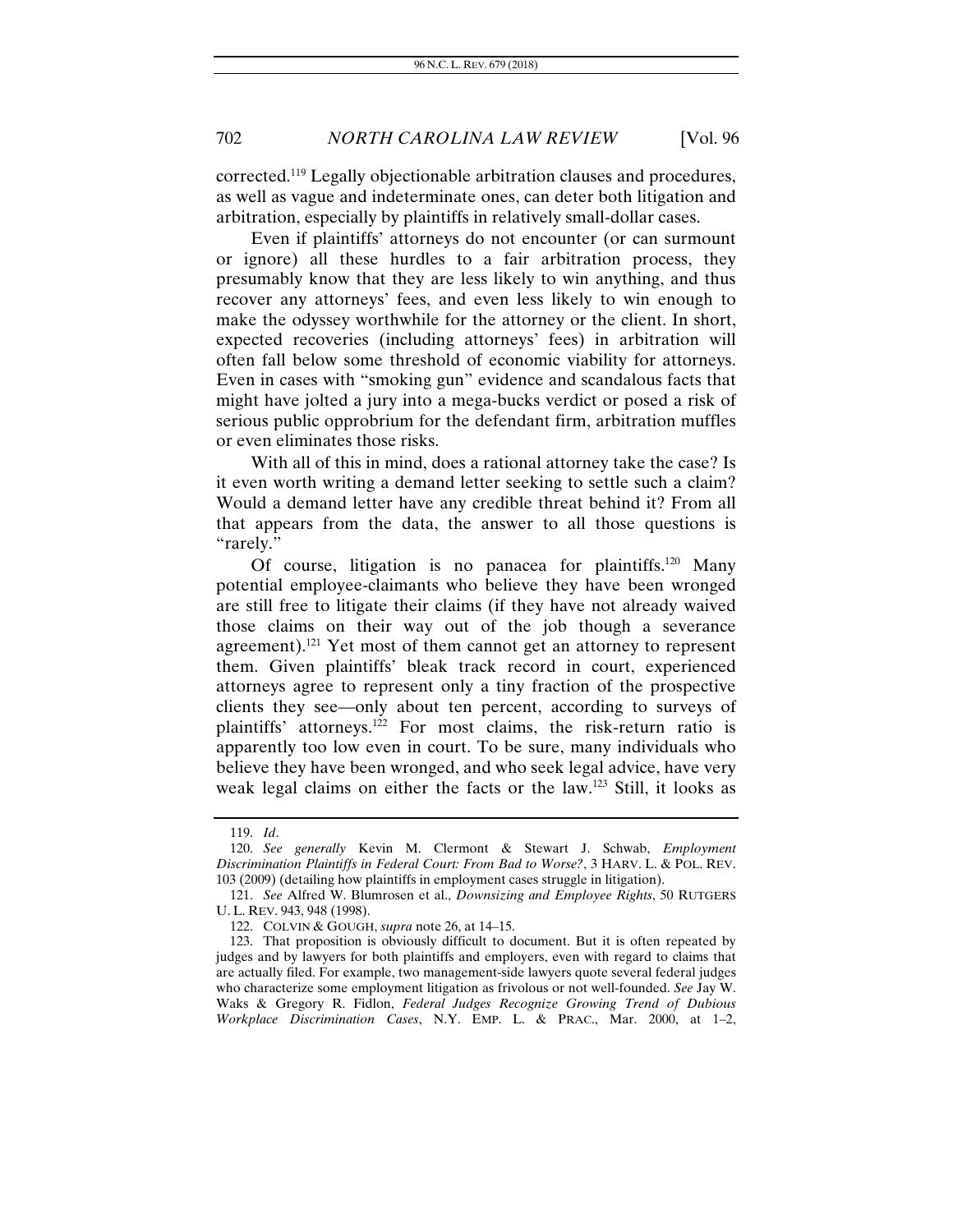though the presence of a mandatory arbitration provision dramatically reduces an employee's chance of securing legal representation, $124$  as well as her chance of any kind of recovery, any kind of hearing, or any formal complaint being filed on her behalf.

#### IV. FROM CAUSES TO CONSEQUENCES: EMPLOYER EXCULPATION AND JUDICIAL ABDICATION

If the imposition of mandatory arbitration means that the employer faces only a miniscule chance of ever confronting a formal legal claim in any forum regarding future legal misconduct against its employees, then such a provision virtually amounts to an ex ante exculpatory clause, and an ex ante waiver of substantive rights that the law declares non-waivable.<sup>125</sup> Let me explain.

Nearly all statutory rights and most common law rights of employees are non-waivable or inalienable: An employee who is covered by the minimum wage law cannot make a valid agreement to waive its protections and to accept a lower wage; nor can she agree to waive the protections of antidiscrimination laws and to be subject to discrimination.126 Scholars debate the wisdom of non-waivable employee rights, with the usual face-off between market enthusiasts and market skeptics.127 But that normative debate should not distract from the point that, as a matter of positive law, most employee rights are not waivable ex ante. Of course, once claims arise, they can be settled or given up, even before any actual disputation, as with a severance agreement that waives any existing claims arising out of the

https://www.fidlonlegal.com/files/dubious-workplace-discrimination-cases.pdf [https://perma.cc /7KS8-3TJ2].

 <sup>124.</sup> More than half of plaintiffs' attorneys reported in a large survey that the presence of an arbitration provision tends to discourage them from accepting a case (even relative to the low percentage of cases they accept in general). Gough, *supra* note 74, at 121–22. Given the tiny number of arbitrations actually filed, these self-reports probably understate the actual impact of arbitration provisions on filing behavior. Indeed, Gough found that, in addition to those attorneys who reported that they were more likely to reject cases because of an arbitration clause as such, others acknowledged that lower expected recoveries in arbitration did affect their decisions. *Id*.

 <sup>125.</sup> The essentials of this argument are developed in Estlund, *supra* note 93, at 427–30. 126. *See id.* at 380.

 <sup>127.</sup> On the pro-contract side, see RICHARD A. POSNER, ECONOMIC ANALYSIS OF LAW 358–59 (5th ed. 1998); Richard A. Epstein, *In Defense of the Contract at Will*, 51 U. CHI. L. REV. 947, 982 (1984); Mayer G. Freed & Daniel D. Polsby, *Just Cause for Termination Rules and Economic Efficiency*, 38 EMORY L.J. 1097, 1131–37 (1989). For just two examples of the contract-skeptics, see Michael H. Gottesman, *Wither Goest Labor Law: Law and Economics in the Workplace*, 100 YALE L.J. 2767, 2787 (1991) and Clyde W. Summers, *Individual Protection Against Unjust Dismissal: Time for a Statute*, 62 VA. L. REV. 481, 482–83 (1976).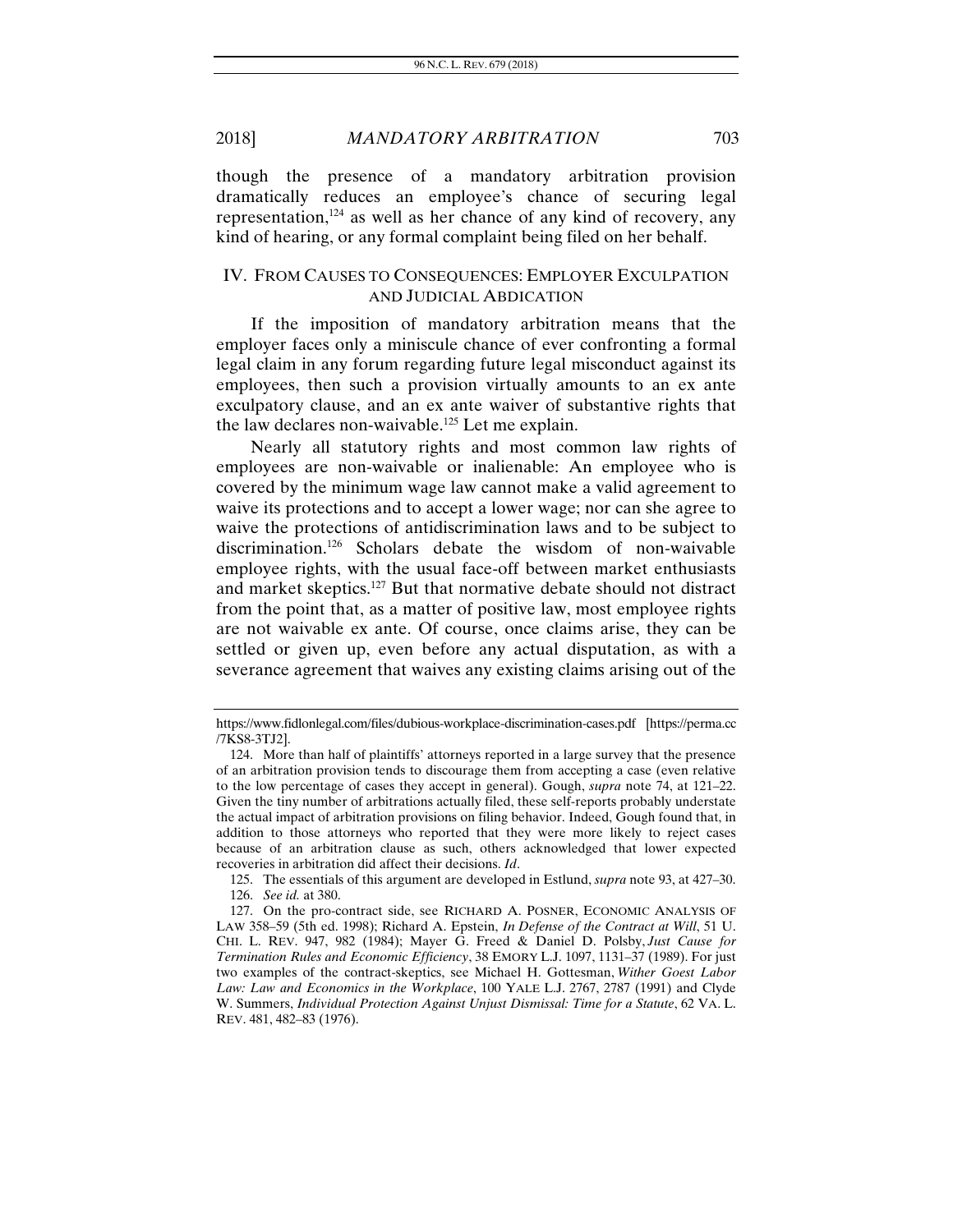employment in exchange for a severance payment beyond what is contractually due.128 But the relevant rights and liabilities cannot be waived ex ante.

Imagine now that an employer required employees, as a condition of employment, to agree that any disputes that arise out of the employment, including claims of discrimination or other violations of statutory rights, must be submitted to the company president for a final and binding decision. That agreement would presumably be void, for contracting ex ante into a one-sided or sham process of adjudication—one that offers no fair opportunity to vindicate one's rights—is equivalent to a waiver of the underlying rights.

Obviously, mandatory arbitration is not supposed to be that. It is supposed to be, and in principle could be, a fair alternative process for the adjudication of disputes. Under the Court's very broad reading of the FAA, the right to *litigate* future disputes over nonwaivable substantive rights is itself waivable, but only in exchange for an alternative process for the adjudication of disputes by an impartial decision maker in which all substantive rights are preserved.129 But unless the alternative arbitral process does in fact allows for fair and impartial adjudication, and for the "effective vindication" of substantive rights, then a mandatory arbitration provision amounts to an *ex ante* waiver of those rights.

The condition of "effective vindication" of rights is what ensures that "arbitration remains a real, not faux, method of dispute resolution .... Without it, companies have every incentive to draft their agreements to extract backdoor waivers of statutory rights."130 Unfortunately, that compelling language comes from Justice Kagan's powerful dissent in *Italian Colors*. Until that ruling, the Court's FAA decisions appeared to require an opportunity for "effective

<sup>128.</sup> Ordinarily such a waiver must be "knowing and voluntary." 29 U.S.C.  $\S 626(f)(1)$ (2012). Under the Older Workers' Benefits Protection Act ("OWBPA"), a valid waiver of an existing ADEA claim must be "in exchange for consideration in addition to anything of value to which the [employee] already is entitled," such as normal severance pay, and it must be preceded by disclosure of information about the triggering event and sufficient time to consult with an attorney, among other requirements. *Id.*

<sup>129.</sup> *See* Gilmer v. Interstate/Johnson Lane Corp., 500 U.S. 20, 26 (1991). I have argued elsewhere that, under the FAA, the right to litigate over non-waivable substantive rights is only "conditionally waivable"—it is waivable in favor of a fundamentally fair arbitration process—rather than fully or unconditionally waivable; and that is because unconstrained waiver of the right to litigate would amount to a waiver of the underlying rights. Estlund, s*upra* note 93, at 409.

 <sup>130.</sup> American Express Co v. Italian Colors Rest., 570 U.S. 228, 244 (2013) (Kagan, J., dissenting).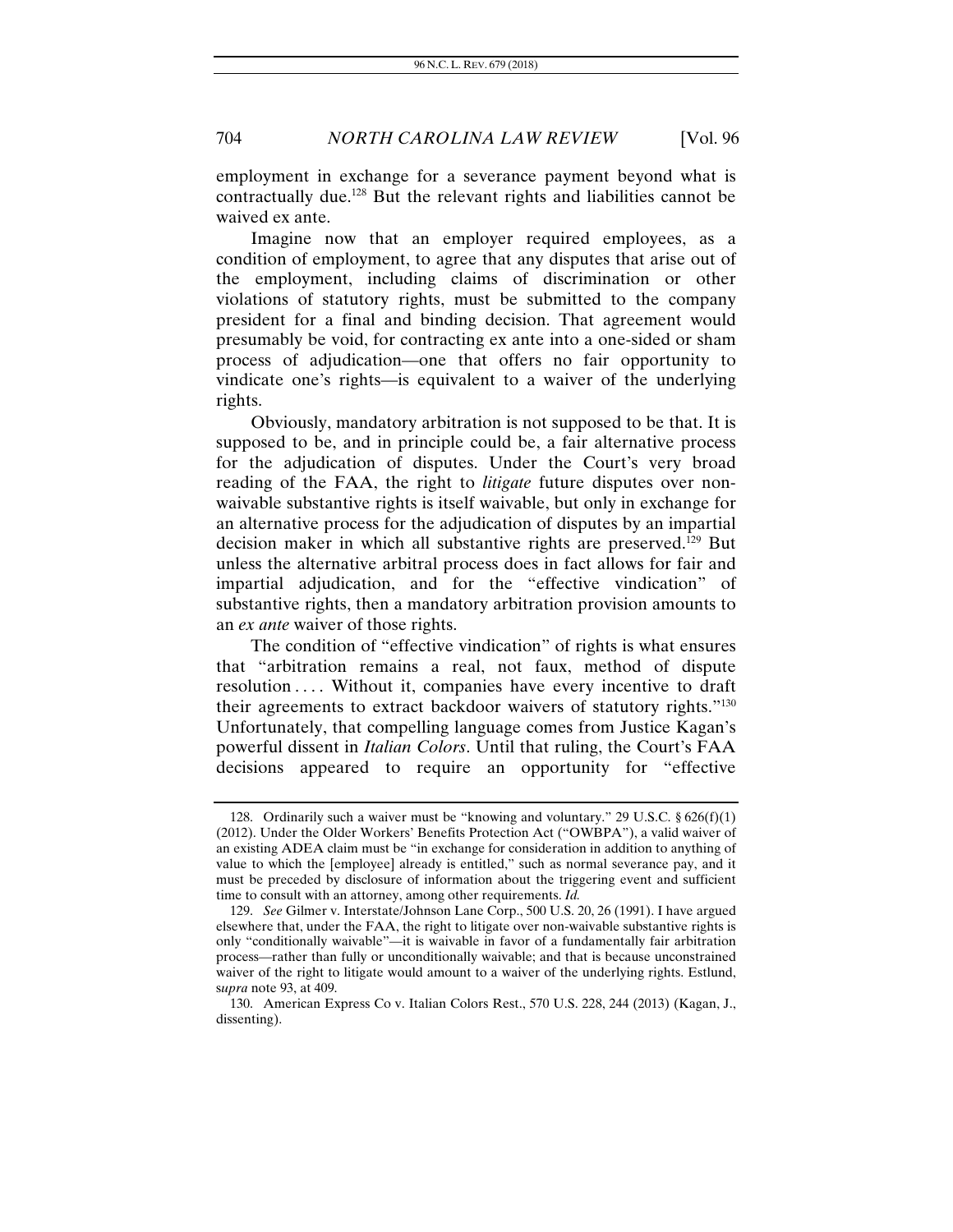vindication" of substantive rights through arbitration.131 *Italian Colors* was deeply unsettling in two ways: At a minimum, the decision diluted the meaning of "effective vindication." For the majority, an arbitration provision does not prevent "effective vindication" unless it actually blocks access to the arbitral forum (like an unreasonably high arbitrator's fee) or explicitly denies substantive rights.132 On that formalistic view, a provision that makes adjudication economically infeasible (like a bar against aggregation of "negative value" claims) does not prevent "effective vindication" of rights.<sup>133</sup> Even more disturbing, the Court in *Italian Colors* seems to have demoted "effective vindication" from a fixed principle guiding the assessment of arbitral fairness to something like dicta.134 If mandatory arbitration is not held to the standard of "effective vindication," then it will devolve into—if it is not already—a mechanism for employers' unilateral dissolution of inalienable substantive rights.

Until recently, the piecemeal nature of the challenges to mandatory arbitration agreements and the paucity of data had obscured the cumulative impact of the Court's decisions and of the many ways employers can tilt the process in their favor. Since the early decisions expanding the reach of mandatory arbitration (*Gilmer* and *Circuit City Stores v. Adams*135 in the employment context), the challenges to arbitration have mostly proceeded one by one: Does one particular provision prevent fair adjudication of claims? The Court, often by narrow majorities, has rejected most of those challenges and relegated nearly all of the challenges that it has recognized in principle to the arbitral forum itself. Each of those rulings might be defended given the law and norms of arbitration that had evolved in the context of disputes between business entities or between unions and employers. But the cases give no indication that the Court has ever stepped back and looked at the cumulative effect of its rulings, and at the mounting evidence on how mandatory arbitration of employee (and consumer) claims works in practice, to see whether it does indeed represent a fair quid pro quo relative to litigation.

Ultimately, the proof is in the pudding—in the revealed preferences of those who are subject to MAAs. There is a kind of verdict on mandatory arbitration in the thousands of decisions that

<sup>131.</sup> *Id*. at 241.

<sup>132.</sup> *Id*. at 234–37 (majority opinion).

<sup>133.</sup> *Id.* at 236–37.

<sup>134.</sup> *See id*. at 235.

 <sup>135. 532</sup> U.S. 105 (2001).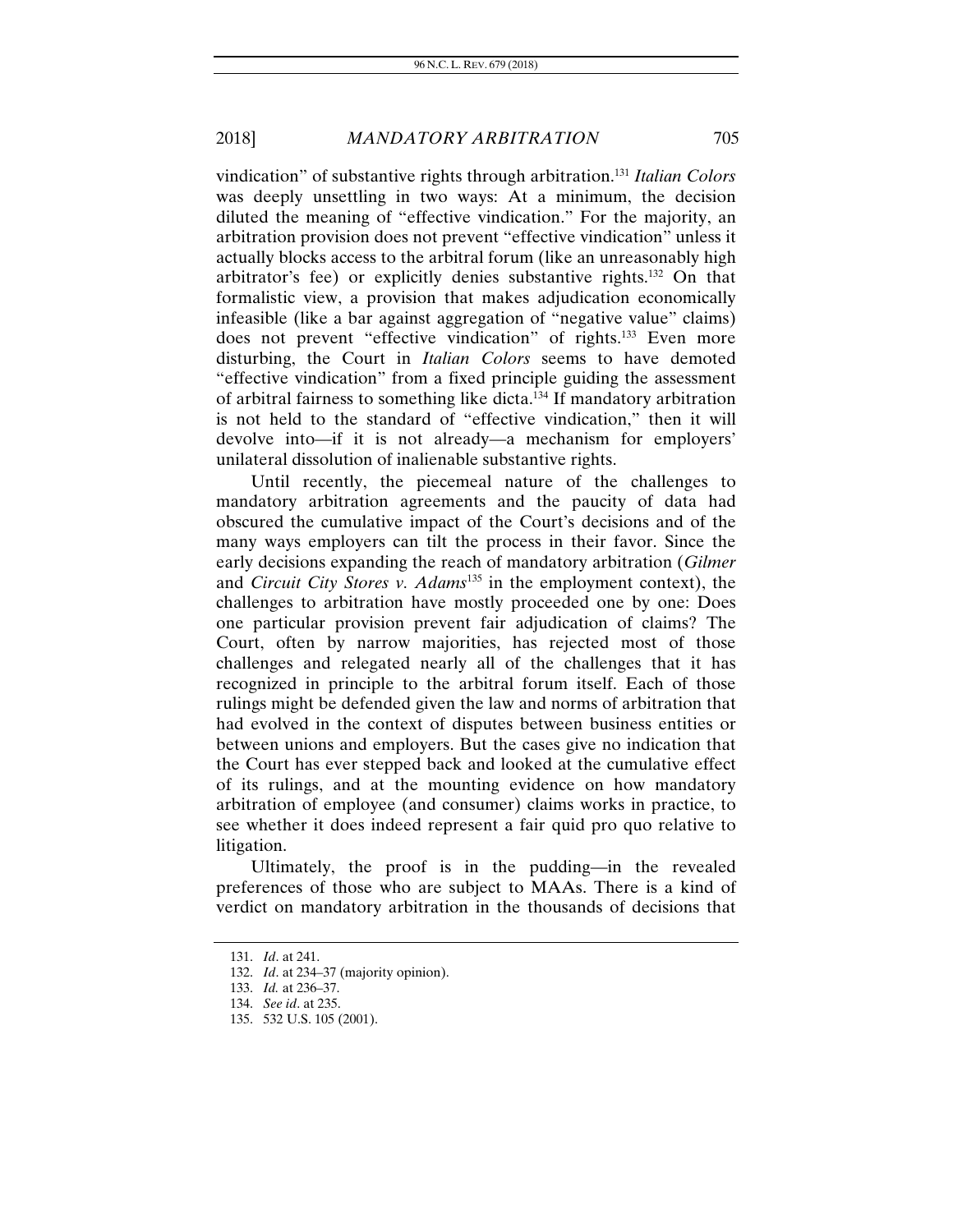employees and their attorneys make about whether it is worth submitting a claim to arbitration versus simply abandoning it. For all but a relative handful of cases per year, the answer appears to be that it is just not worth it. Somehow the cumulative effect of the Court's rulings, given the dominant power of employers to tweak and tilt the arbitration process to their liking, have made arbitration so inhospitable to claimants that they routinely give up their claims.

A skeptic might respond: If MAAs did represent a virtual insurance policy against employment claims—and one that is free, no less—then why wouldn't all employers impose such agreements? I fear that may be exactly where we are headed, albeit more slowly than one might have expected. And the lag in adoption of MAAs might be traceable to the obscurity surrounding mandatory arbitration and the long quest for reliable empirical data on its impact.

As noted above, after *Gilmer* opened the door to mandatory arbitration of employment claims, some early data seemed to suggest that arbitration was a mixed bag for employers: It tended to produce more modest and predictable recoveries, but at the cost (to employers) of greater employee access to the forum and perhaps more claims reaching a hearing on the merits.<sup>136</sup> Moreover, in the early days of mandatory arbitration it appeared that the lower courts were rising to the challenge of policing the fairness of MAAs, so that manifestly skewed arbitration procedures were likely to trigger litigation, and perhaps be invalidated.137 Many employers might sensibly have decided to take their chances in court, where they held familiar advantages. Others—especially small employers without regular access to sophisticated legal counsel—might simply not have learned about the arbitration option.

But the arbitration landscape has changed with the Supreme Court's drastic constriction of judicial oversight of arbitration and its presumptive green light to provisions that foreclose aggregate claims.138 Just since *Italian Colors*, the evidence suggests that employers have responded quickly and enthusiastically to the Court's invitation to block group claims: A law firm survey found that employers' usage of anti-class action provisions in MAAs rose from

<sup>136.</sup> *See* Estreicher et al., *supra* note 51 (manuscript at 7–8).

<sup>137.</sup> *See, e.g.*, Michael Z. Green, *Debunking the Myth of Employer Advantage from Using Mandatory Arbitration for Discrimination Claims*, 31 RUTGERS U. L.J. 399, 429  $(2000).$ 

 <sup>138. &</sup>quot;Presumptive" because the legality of such clauses in employment agreements under the NLRA is currently before the Court. *See supra* note 87.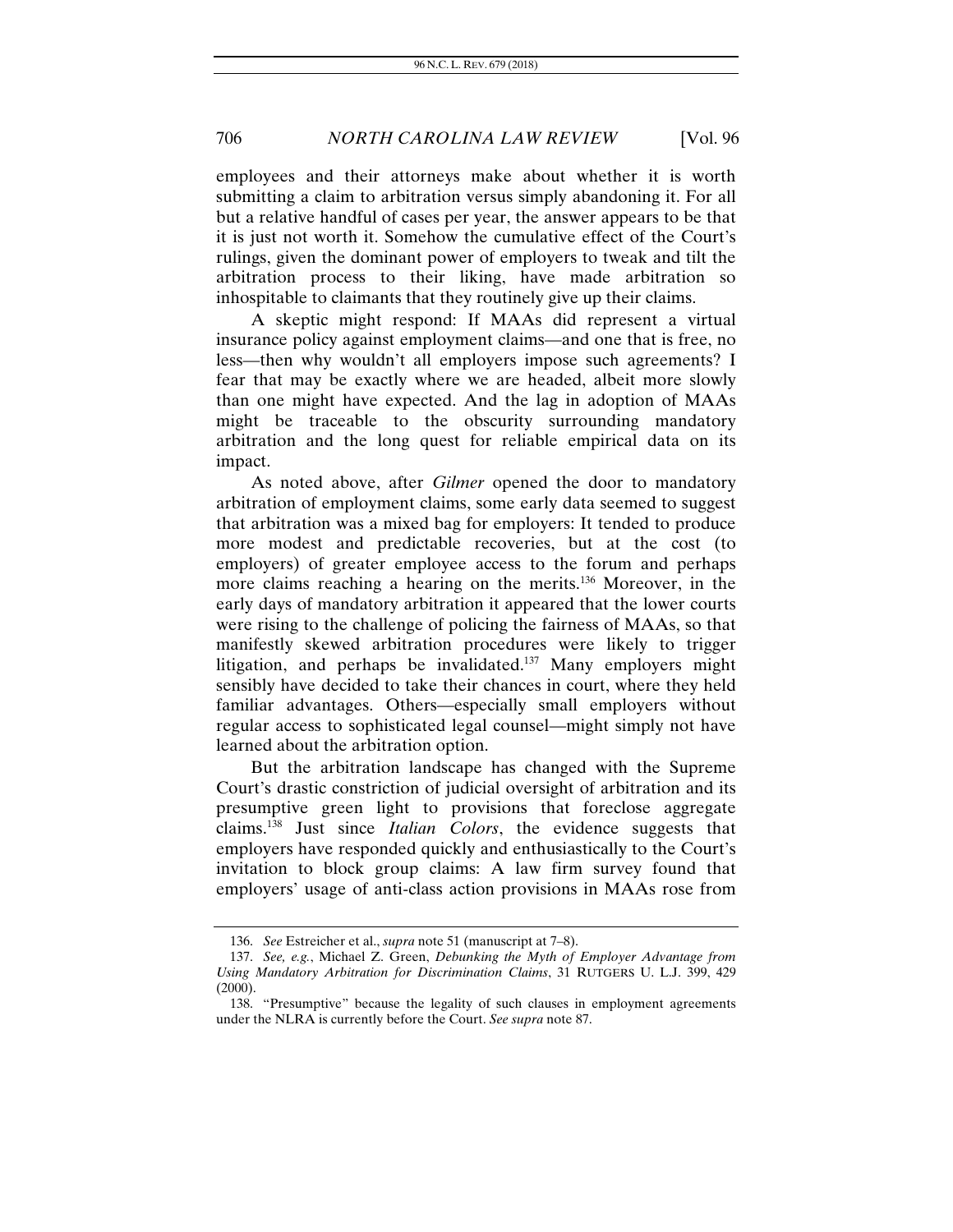sixteen percent to nearly forty-three percent just from 2012 to 2014.<sup>139</sup> Although anti-class action provisions do not affect all employment claims, they can obliterate potentially costly group claims at the virtual stroke of a pen. So why not? That single advantage of arbitration might indeed be driving the dramatic expansion in the adoption of MAAs shown by Colvin's recent survey data.<sup>140</sup>

The appeal of mandatory arbitration for employers might be affected by the outcome in this term's *D.R. Horton* cases. The shift to arbitration seems likely to accelerate if the Court reverses the NLRB and removes the last legal hurdle to employers' use of MAAs to preclude aggregate claims. If the Court instead affirms the NLRB and bars that use of MAAs, some employers might have second thoughts about arbitration, and some employees will have access to mechanisms of collective adjudication, either in court or in arbitration. But emerging data on the miniscule number of arbitrations that are filed at all—the data that are highlighted here underscore the advantages of MAAs for employers even in individual cases, and might fuel the arbitration juggernaut for years to come.

#### **CONCLUSION**

The premise of *Gilmer* in the crucial domain of employment discrimination was that arbitration was merely an alternative forum more informal but comparably effective—for the vindication of statutory rights. But *Gilmer* took a leap of faith on that score, for at the time there was no evidence on how mandatory arbitration would actually work when designed by the more powerful party in the highly asymmetric employment relationship and imposed as a condition of initial or continued employment. The empirical evidence—or enough of it—is now in. It now appears that, by imposing mandatory arbitration on its employees, an employer can ensure that it will face only a miniscule chance of ever having to answer for future legal misconduct against employees. Such a provision amounts to a virtual *ex ante* waiver of substantive rights that the law declares nonwaivable.

Already in 1996, Professor Katherine Stone described mandatory pre-dispute arbitration agreements as the modern equivalent of the pre-New Deal "yellow dog contracts" by which employees had to

<sup>139.</sup> *See* CARLTON FIELDS JORDEN BURT, THE 2015 CARLTON FIELDS JORDEN BURT CLASS ACTION SURVEY 26 (2016), http://www.thenalfa.org/files/2015\_Carlton\_Class \_Action\_Survey.pdf [https://perma.cc/3FR6-4K96].

 <sup>140.</sup> *See* COLVIN, *supra* note 62, at 7.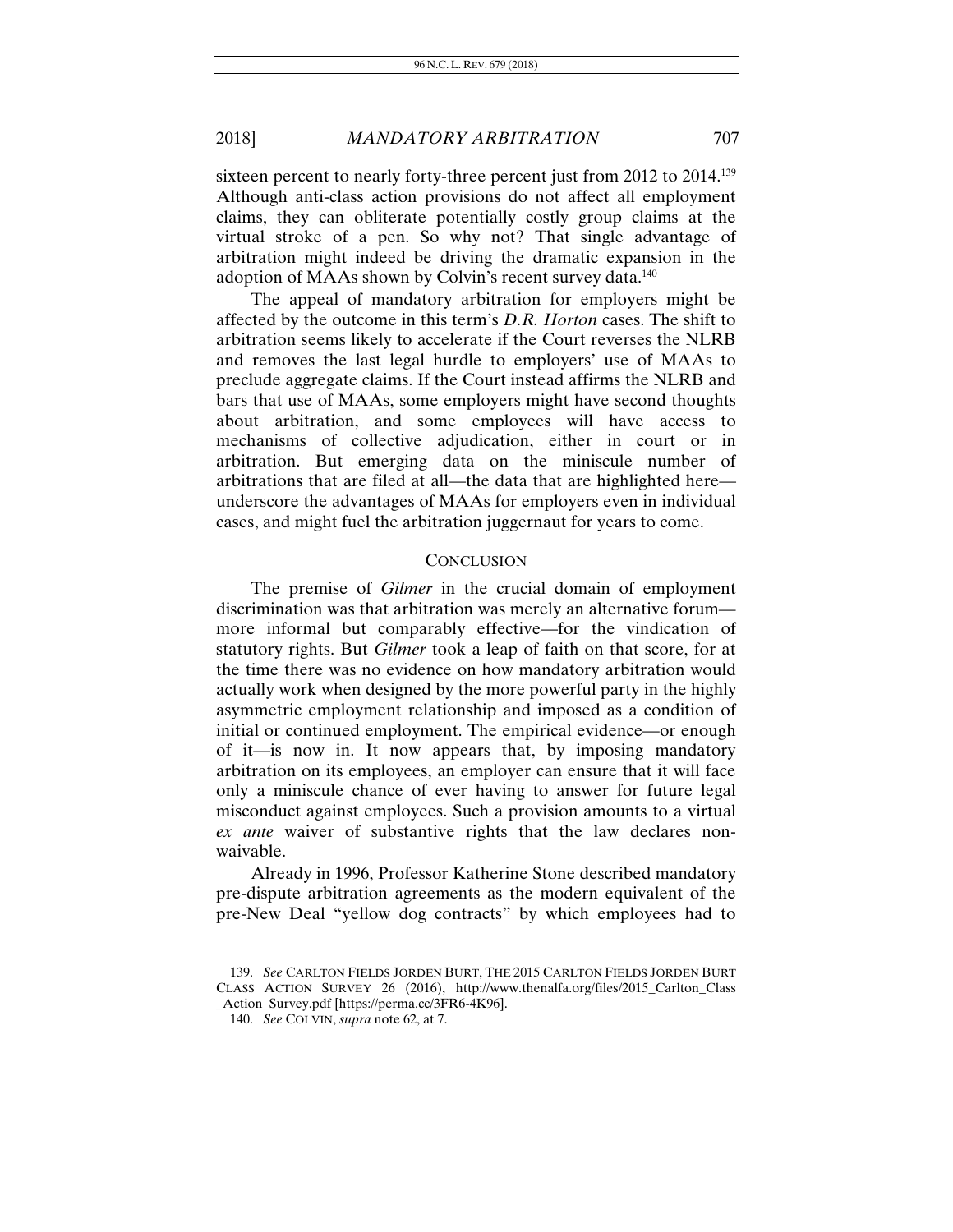agree not to join a union as a condition of employment: "Today's 'yellow dog contracts' require employees to waive their statutory rights in order to obtain employment."141 At the time that conclusion might have seemed a bit hyperbolic. It was not foreordained that submission to arbitration would amount to a waiver of substantive rights. But that now appears to be the cumulative effect of the FAA jurisprudence on judicial oversight (or lack thereof) of the fairness of arbitration agreements.

The erasure of substantive rights will be plain for all to see if the Court allows employers to use MAAs to ban aggregate actions, for that alone will sound a death knell to most wage and hour claims, and will confer virtual immunity on firms for those claims.<sup>142</sup> But the data reviewed above show that MAAs function as a virtual death knell for most employment claims, including the many individual wrongful dismissal or harassment claims that are not amenable to collective adjudication and are unaffected by anti-aggregation provisions. The upshot of the Court's nearly-unwavering insistence on deferring to the arbitration "agreement"—that is, to the employer who drafts the agreement and imposes it as a condition of employment—has been to swallow up most employment disputes on the way from "naming" and "blaming" to "claiming," and before they take shape in a formal complaint.

It is not clear, and this Article does not venture to say, what particular combination of changes to the doctrine, if any, could make mandatory arbitration reasonably hospitable to actual plaintiffs and their attorneys. Perhaps there is nothing that can be done to ensure the fairness of mandatory pre-dispute arbitration in the context of the highly asymmetric employment relationship. Or perhaps the efficacy of arbitration for claimants could be salvaged by the establishment of a clear set of minimum standards of fairness for both arbitration procedures and arbitration providers, with full compliance as a condition of enforceability.143 In any case, the Court's FAA

 <sup>141.</sup> Stone, *supra* note 1, at 1037.

<sup>142.</sup> *See generally* Katherine V.W. Stone, *Procedure, Substance, and Power: Collective Litigation and Arbitration of Employment Rights*, 61 UCLA L. REV. DISCOURSE 164 (2013) (discussing how collective arbitration is being threatened by the courts and employers).

 <sup>143.</sup> It would help to require employers to disclose publicly the terms of any mandatory arbitration agreements to which employees are subject. That would better enable advocates and scholars to expose and challenge legal defects, and to pressure firms to live up to legal standards and norms of fair process, outside the context of particular disputes and apart from the risk-return calculations that govern attorneys' decisions. *See* Estlund, *supra* note 14, at 427–30.